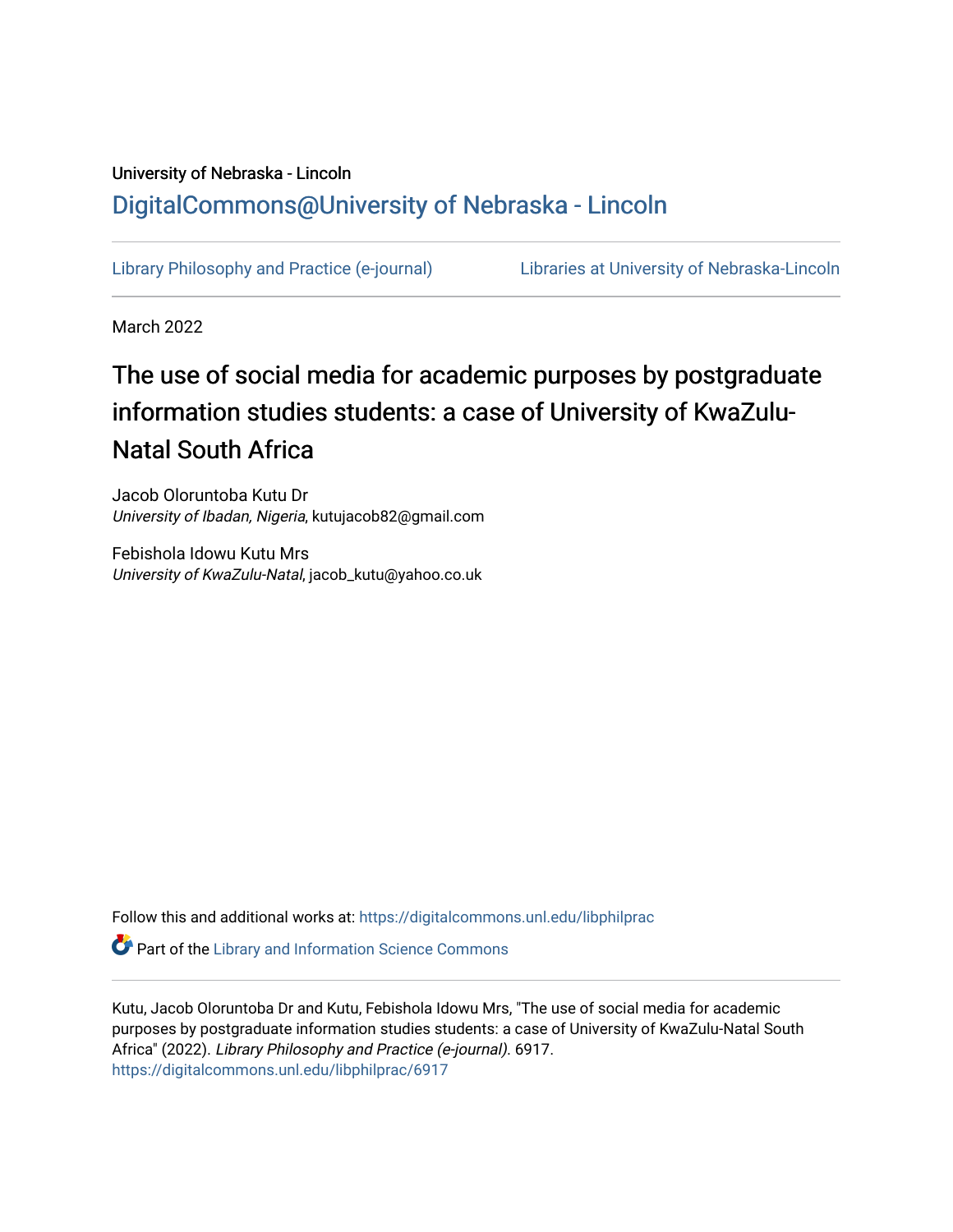# **The use of social media for academic purposes by postgraduate information studies students: a case of University of KwaZulu-Natal South Africa**

#### **Abstract**

The study investigated the use of social media for academic purposes by postgraduate information studies students on the Pietermaritzburg campus of the University of KwaZulu-Natal (UKZN). The study was prompted by the recognition, as reflected in the literature, of problems associated with their use and uncertainty regarding their use in the South African context. The study was underpinned by communication theory. The study also employed a quantitative research design in the form of an online questionnaire using Google Forms. Fiftyfive post-graduate students were sampled of which 51 participated, giving a response rate of 93%.

Findings revealed that majority of the respondents (94%) indicated that they used social media for academic purposes, and the most used social media for such purposes was WhatsApp and Zoom, mentioned by 83% and 79% of the respondents, respectively. WhatsApp was also the most frequently used social media, followed by Google+, YouTube and Facebook. The two least used social media were Pinterest (10%) and Instagram (15%). Smartphones (96%) and laptops (88%) were the two most used methods to access social media, while 85% of respondents accessed social media for academic purposes from their homes. The main academic purposes for which respondents used social media were learning, personal research/development, personal growth and assignments.

The practical implications of these findings are that students may find it difficult to cope with the disruption to their studies brought about by the global pandemic (COVID-19) as well as take full advantage of using social media for academic purposes to enhance their academic performance. Being unable to do so could have a negative effect on students' success rate especially postgraduate students at UKZN.

# **Introduction**

Nández and Borrego (2013) believed that social media are amongst the greatest modern advances in the establishment of digital information and communication and help to enhance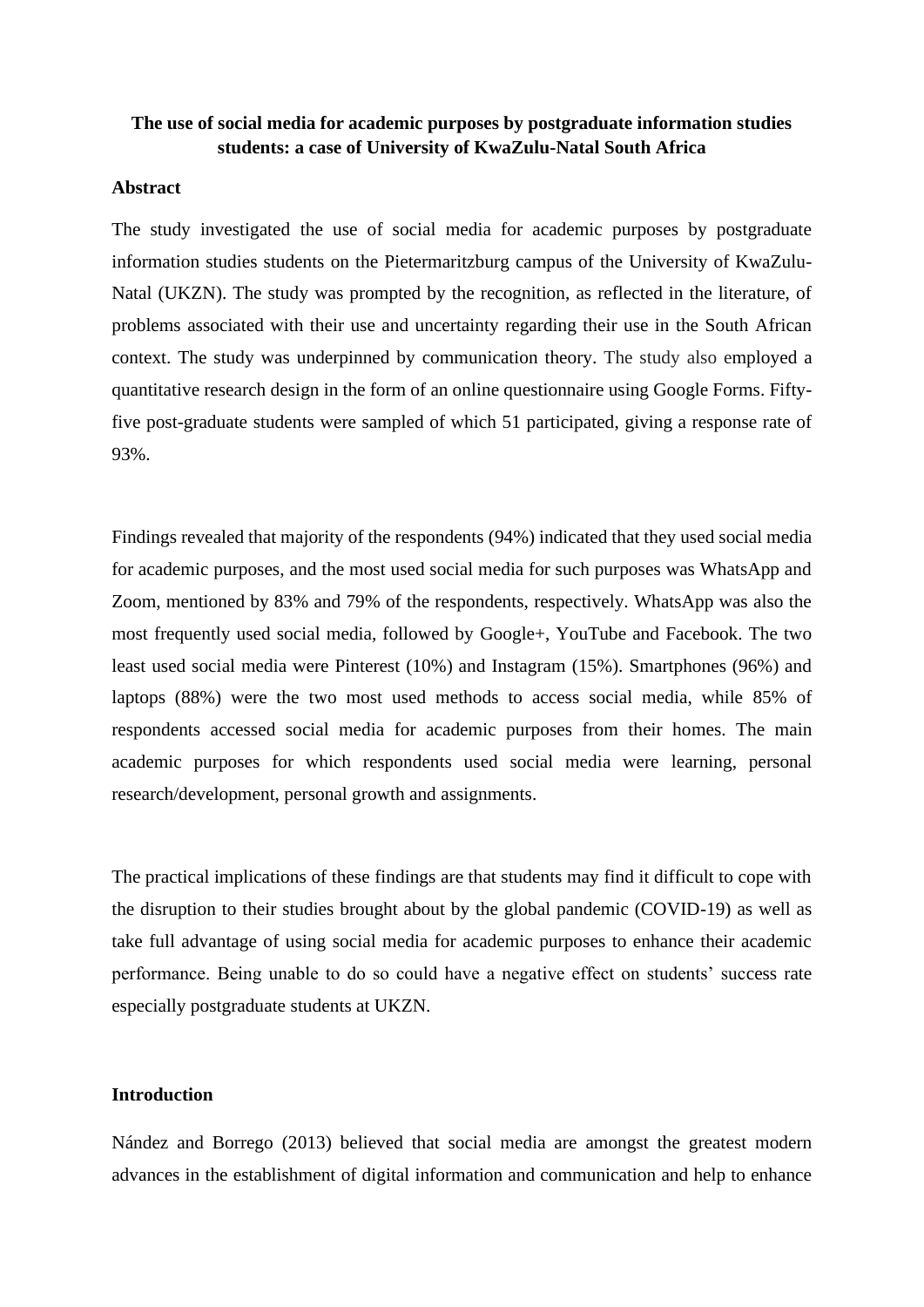digital literacies (Misir, 2018). In the 1980s and 1990s, email was developed as the original method to exchange messages from one computer to another using the Internet. Today, social media like Facebook, WhatsApp, Twitter, Instagram, YouTube, Telegram, Skype and Zoom, among others, have been widely accepted as official means to allow users to transmit messages and access information globally (Gerlitz, 2016; Malatji, 2019; Iqbal, Alradhi, Alhumaidi, Alshaikh, AlObaid, Alhashim and AlSheikh, 2020; Ajayi and Ajayi, 2020). In addition, on-line social media enhances digital literacy which includes network literacy, media literacy, computer literacy and visual literacy, among others (Aczel, 2014).

According to Alvarez-Jimenez, Alcazar-Corcoles, Gonzalez-Blanch, Bendall, McGorry and Gleeson (2014), online social media are defined as "primarily internet- and mobile-based tools for sharing and discussing information between users." Obar (2014) viewed social media as Internet-based applications developed using a Network 2.0 foundation that permit the formation and interchange of ideas. The technological foundations of social media include blogs, wikis, multimedia distribution tools, interacting platforms, and computer-generated worlds. These social media foundation tools foster social interactions or digital communication between users and promote digital literacies.

It is also evident that many students send emails to each other and their lecturers for studyrelated purposes. In addition, students are staying up-to-date in their areas of interest by accessing news posted on websites by individuals and organisations and are accessing library collections, bibliographic databases and other educational resources, including visual resources on the Web (Parmar and Desai, 2018). What is also evident (from the researcher's observation and participation) is that while students are using social media to socialise, play games, share news, share pictures and videos, among other uses, they are also, seemingly, increasingly using social media for more academic purposes. It was this latter use of social media that prompted the researcher's interest and provided the context in which the study needs to be seen. A positive "spin off" of the use of social media is, as pointed to above, the promotion of (and arguably improvement in) students' digital literacy.

Among the most frequently cited advantages of the use of social media by students is their ability to aid collaborative learning and communication amongst their peers and others in academia (Ketonen-Oksi, Jussila and Kärkkäinen, 2016; Khan, 2017). Further commonly stated benefits of social media are their notable capability to aid digital literacy and information distribution. Among the examples of such media are blogging tools used by many students to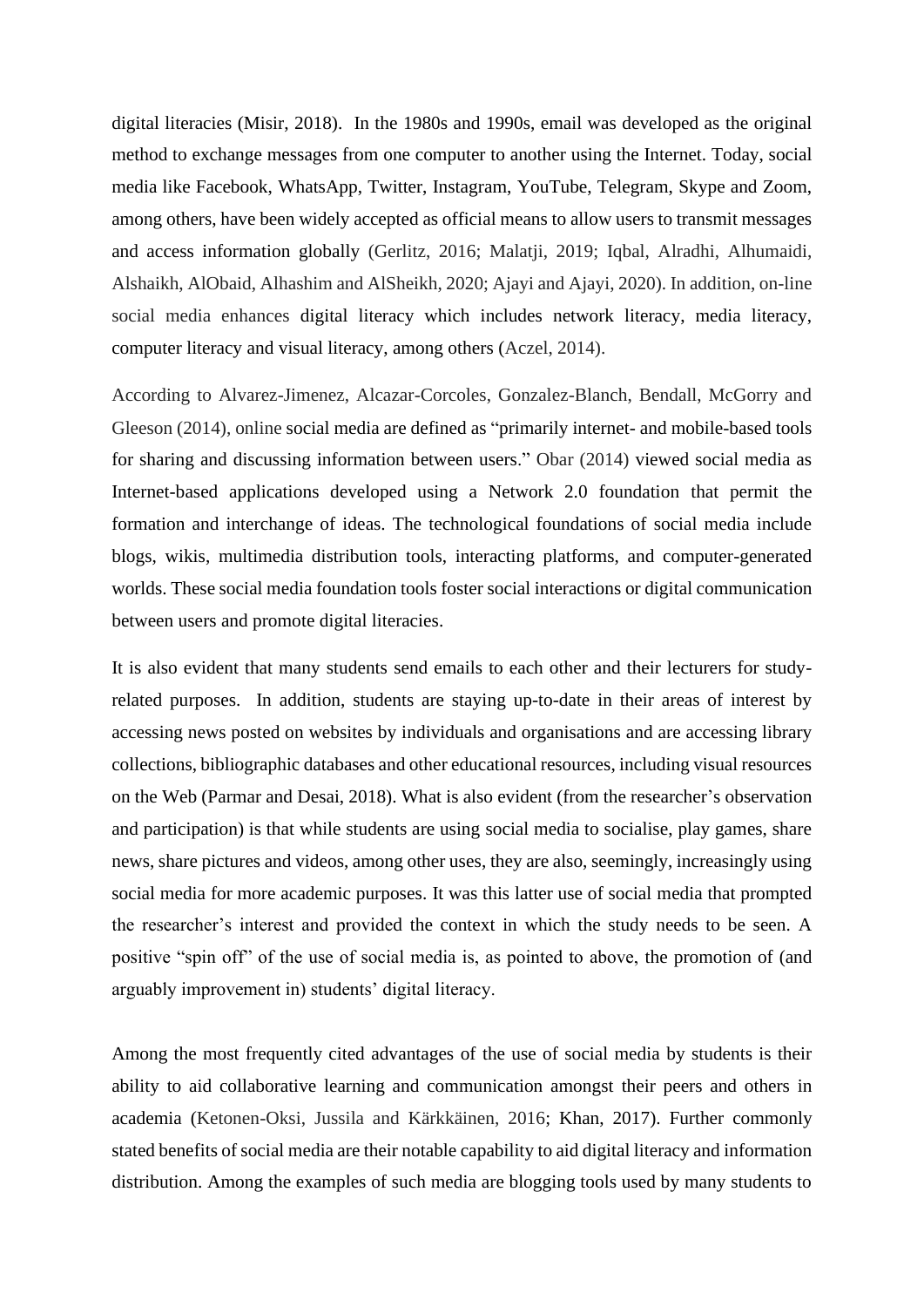circulate information among their peers and persons worldwide (Ahmad, 2014; Aria and Izadpanah, 2017). Other than communication, academics who use Twitter refer to "information distribution" as one of the main advantages of using the medium. Its use has proven popular, particularly in academic conferences (Holmberg and Thelwall, 2014).

Social media sites benefit students by providing platforms that foster communication and lifelong learning and facilitate access to distance and open education, e-learning resources and elibraries (Saleh, 2020). Lecturers who impart knowledge to students also benefit from the use of social media by sharing educational materials, exchanging ideas, reading through colleagues' research, getting updated on research trends and, most significantly, establishing their own professional networks (Akram and Kumar, 2017). Social media created precisely for educational audiences provide a distinct opportunity for those audiences to learn and create a robust academic discussion among themselves. They also encourage personal connections that can lead to the establishment of new information and knowledge**.** Furthermore**,** social media have the potential to aid more rapid interactions between libraries and their users **(**Ezeani and Igwesi, 2012) regardless of where the users are located or how they decide to learn about or access the library services and resources.

In South Africa (and elsewhere), social media are an important development for online participation where people share, contribute and communicate knowledge and content on the Internet. According to Steenkamp and Hyde-Clarke (2014), the use of the Internet, and social media networks in particular, are becoming progressively more relevant for 21st-century politics and education in South Africa. They facilitate the sharing of knowledge and social cooperation on open-access platforms. People who have common interests can share information via the various social media platforms that are available.

The increase in the use of social media sites for educational purposes has expanded in popularity over the last 10 or so years. The sites have attracted millions of users worldwide Holmes and O'Loughlin (2014) and have been an engine for the growth of the South African economy (Goldstuck, 2012). Consequently, many people are changing the manner in which they access or search for information, news, entertainment and business. Oeldorf-Hirsch and Sundar (2016) noted that "These social media sites allow users to create personal profiles, upload photographs, make a post as well as connect with other users of the sites."

**.**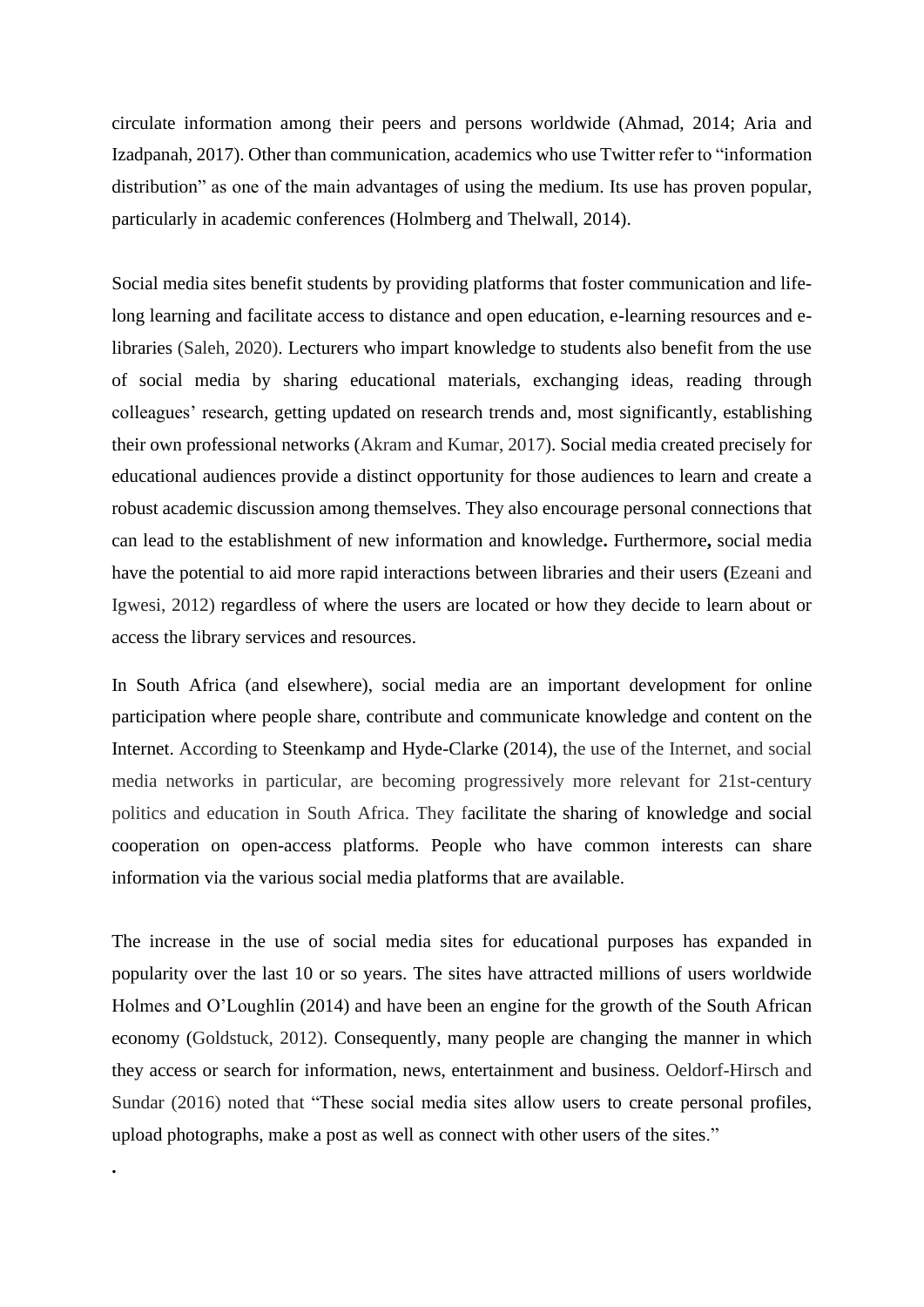# **Research questions**

- What are various types of social media available to postgraduate information studies students for academic purposes on the PMB campus of the UKZN?
- Which social media are used for academic purposes by students and what is the frequency of the usage?
- What are the various academic activities that necessitate the use of social media by students?

# **Literature Review**

The difficulty of determining what constitutes social media has been pointed to. Obar and Wildman (2015), for example, noted that the "challenges to the definition of social media arise due to the broad variety of stand-alone and built-in social media services currently available", but they also noted that they have some common features. These include:

- "All social media are interactive Web 2.0 Internet-based applications" (Kaplan and Haenlein, 2010).
- All social media have user-generated content like comments, digital photos, and data generated through online interactions (Obar and Wildman, 2015). According to Boyd (2007), "all social media have user-created service-specific profiles for the website or app that are designed and maintained by the social-media organization."
- "All social media aid the development of online networking by connecting a user's profile with those of other individuals or groups" (Obar and Wildman, 2015).

Parveen, Jaafar and Ainin (2016) revealed eight different types of social media networks:

- Social networking sites such as Facebook, LinkedIn, Twitter and Academia.
- Discussion forums such as Quora, Digg and Reddit.
- Blogging and publishing networks such as WordPress, Tumblr and Medium.
- Cybernetic worlds such as Second Life and Open Sim.
- Presentation sharing network tools such as Scribd, Slide Share and Slide Rocket.
- Video and audio sharing networks such as YouTube, Instagram, Flickr and Livestream.
- Writing and research collaboration tools such as PBworks, Wikispaces and Wikipedia.
- Meeting, project management and collaboration tools such as Big-Blue Button, Skype and Zoom.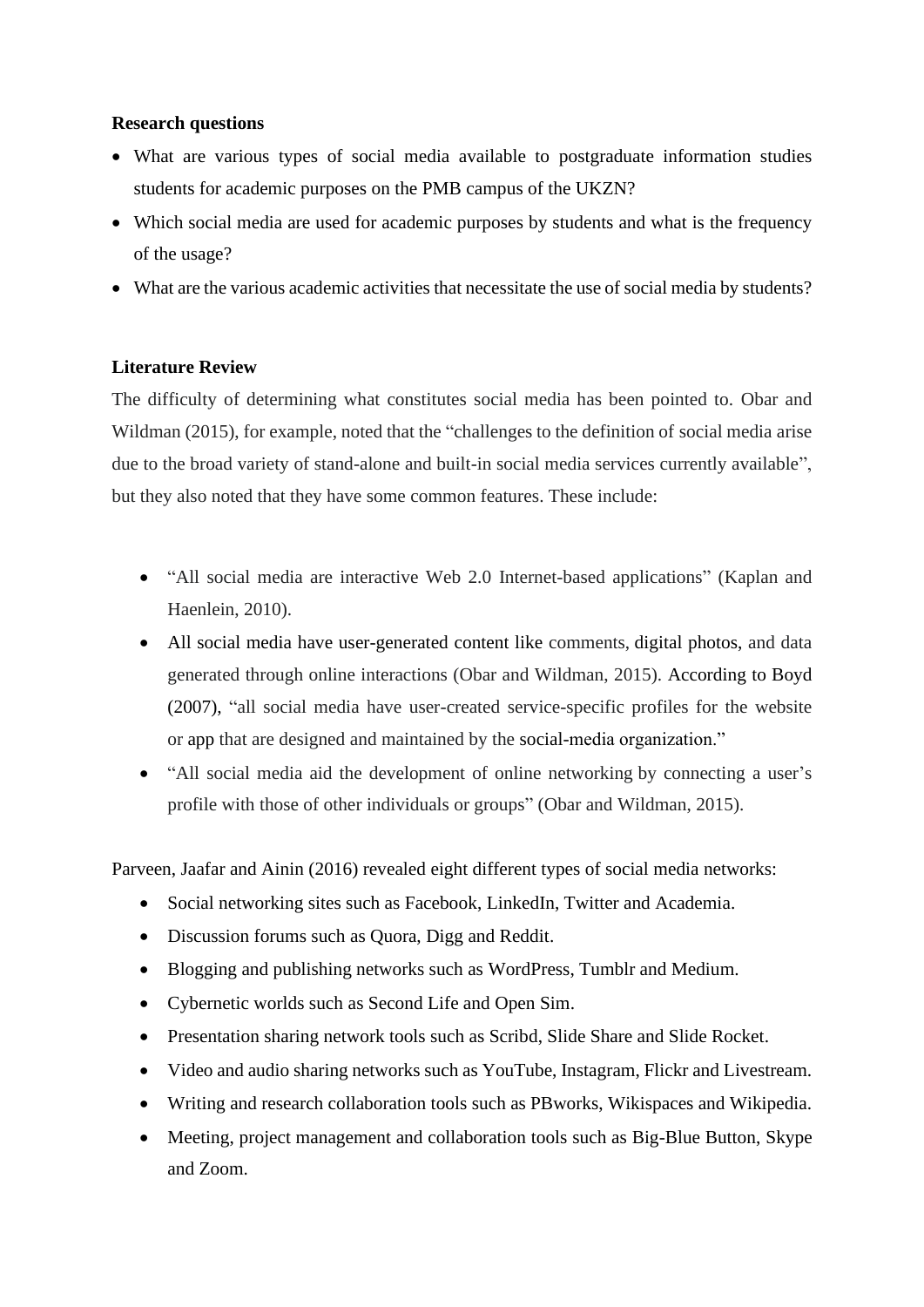In this study, Facebook, Instagram, LinkedIn, Zoom, Twitter, Skype, YouTube, WhatsApp, Google+, Blogs, ResearchGate, Pinterest and MS Teams were the forms of social media focused on because they were the popular ones used for academic purposes as reflected in the literature (see, for example, Owusu-Acheaw and Larson, 2015; Mungofa and Peter, 2015; Muriithi, Horner and Pemberton, 2016; Harrison Burress, Velasquez and Schreiner (2017); Nsizwana, Ige and Tshabalala, 2017; Budree, Fietkiewicz and Lins, 2019).

#### **Social media used for academic purposes and the frequency of their usage**

As already indicated above, social media have been very useful in the educational environment, especially for academic purposes as various studies have shown that students have taken the opportunity provided through this platform to facilitate their learning and research. In South Africa, Murire and Cilliers (2017) reported on the use of social media in higher education and revealed that their popularity among students has necessitated their adoption by university lecturers. Facebook was found to have significant potential for involving students since it continued to have a dominating presence among the vast majority (90%) of higher education classes (Blattner and Lomicka, 2012). In addition, Manca and Ranieri (2016) revealed that video sharing sites such as YouTube and Vimeo also provide considerable potential for university communications and marketing offices who have the goal of increasing their messaging efforts among the student population without adding to their post-production and distribution costs. Some institutions have adopted social media like Twitter and Facebook to provide messages for students particularly in the case of emergencies.

Stutzman (2012) looked into virtual learning platforms, namely, Facebook and YouTube that students and researchers regularly worked with and on which they shared their plans. It was found that Facebook was considered a reference point for knowledge sharing among students.

The study conducted by Wiid, Cant and Nell (2014) on "South African students' perceptions and uses of social media networking systems" revealed that social media was mostly being used by students for social rather than educational purposes and that Facebook was the most popular social media networking system being used. Mitchell and Watstein (2007), however, in an earlier study on students' utilisation of Facebook at the University of Cape Town, found that lecturers' engagement with students through social media networking sites (especially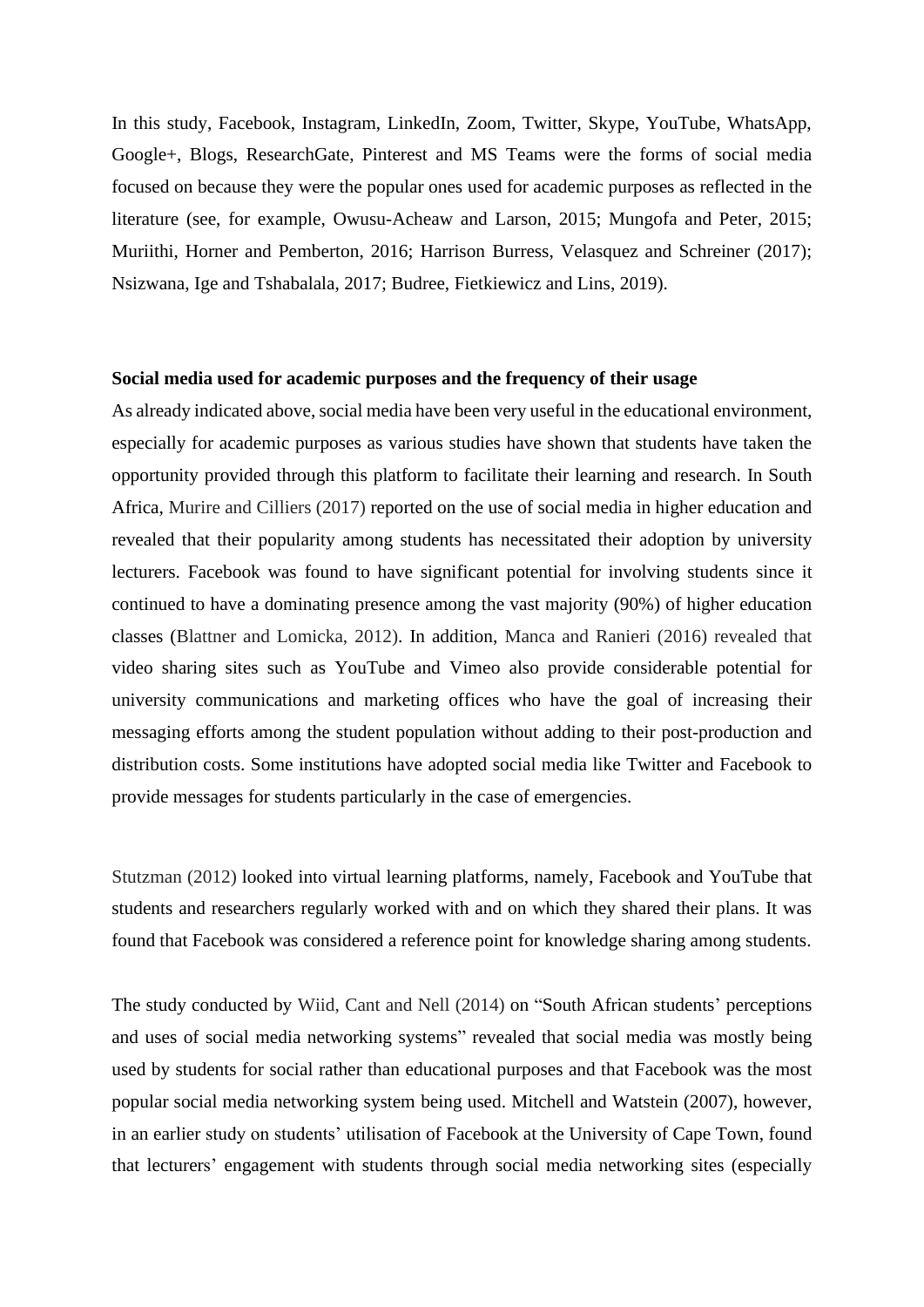Facebook) was shown to have a positive effect on students learning and teaching methods. This was because, through social media, students are able to share helpful information along with others around the world. Academics and researchers see the benefits of using social media for educational purposes in gathering information and growing their network. For instance, researchers are using social media like LinkedIn, ResearchGate and Facebook, among others, to build their professional networks.

A study conducted by Muriithi and Muriithi (2013) on students' motive for utilising social media network sites in private universities in Dar Salam, Tanzania, found that Facebook was the most used social media network for academic purposes. It had the highest number of users with 46.1% of respondents and it was followed by Twitter (15.5%), Badoo (9.7%), Sky Blog (8.7%), Google+ (8%), MySpace (6.5%), Friendster (2.8%) and Linkedin (2.3%). The researchers also found that some of the respondents used more than one social network site.

Harrison *et al*. (2017) and AlFaris, Irfan, Ponnamperuma, Jamal, Van der Vleuten, Al Maflehi and Ahmed (2018) highlighted the top 10 social media platforms use by students for academic purposes. These were Facebook, Instagram, LinkedIn, Zoom, Twitter, Skype, Telegram, YouTube, WhatsApp and ResearchGate. According to the researchers, these sites offer staff and students the opportunity to learn and collaborate with one another. Niu (2019) concurred and revealed that students reported positive effects of using Facebook, Telegram, YouTube, Zoom, Twitter and Skype in their studies.

Negussie and Ketema (2014) studied the "academic impacts of social networking sites" from the perspective of 1000 students in six Universities in Pakistan. Findings revealed that the vast majority of respondents (91.3%) indicated that they made use of Facebook, while only 3.4% used Twitter, and 2.2% made use of Orkut ("a social media designed to help users meet new and old friends and maintain existing relationships"). Most of the respondents (75.3%) stated that they made use of the social media sites between one and three hours daily, while 19.5% used social media between what could be considered a high four and six hours a day.

Buhari, Ahmad and HadiAshara (2014) surveyed the "use of social media for academic purposes by students" at a polytechnic in Kaduna, Nigeria. They found that the time spent on usage was extremely high with most of the respondents using social media between 6 am and 6 pm, while others indicated that they spent more than five hours per day using social media.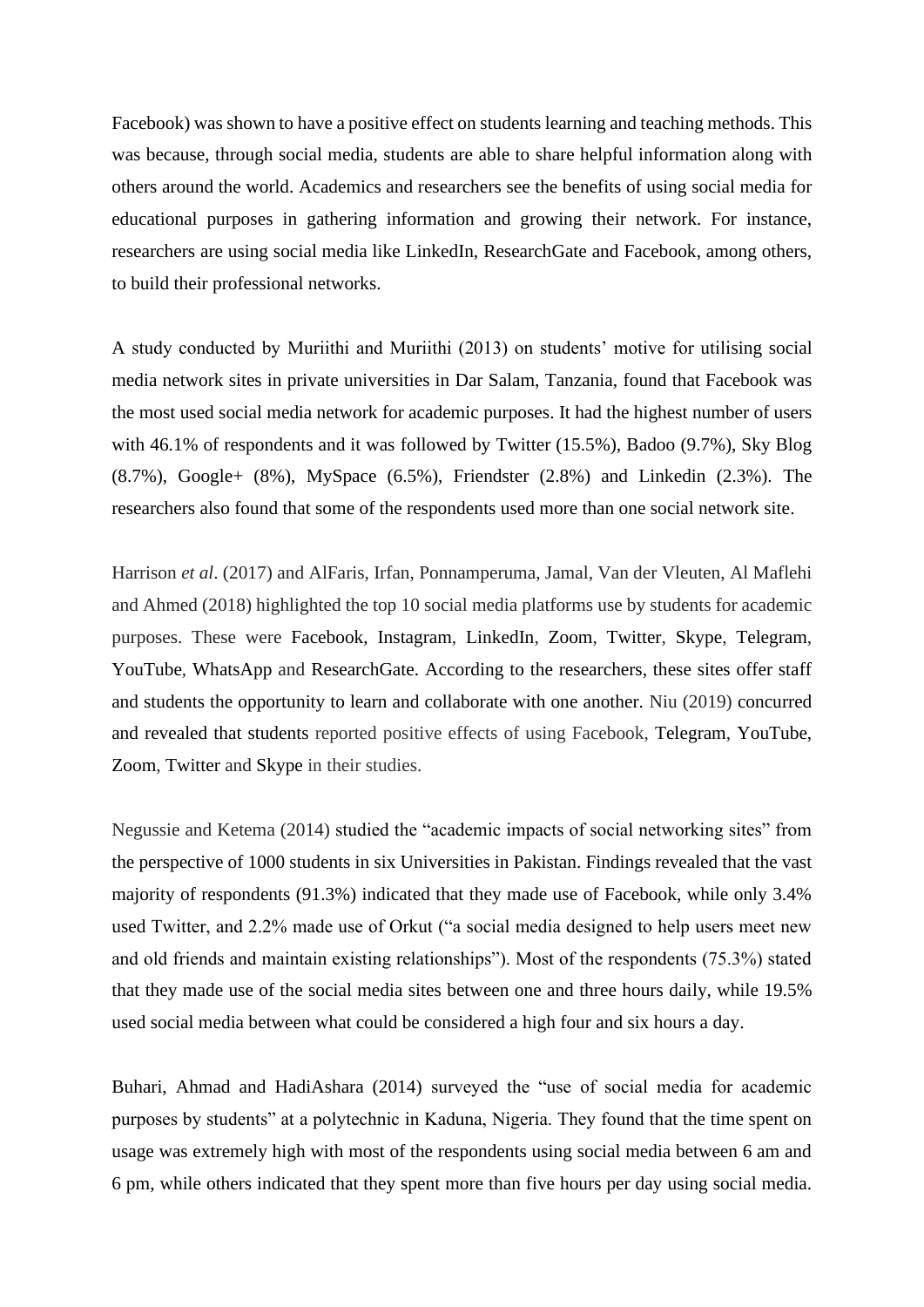Results from these studies established that even though university students utilise different types of social media sites, Facebook was the most used and most students spent considerable time using it and other social media sites.

Talaue, AlSaad, AlRushaidan, AlHugail and AlFahhad (2018) carried out a study on the social media used for academic purposes and their frequency of usage. The study identified Facebook, Zoom, YouTube and Twitter as the social media platforms most frequently used by students for academic purposes. According to the authors, these platforms can be used for posting lectures, videos, graphics and other academic materials. Talaue *et al*. (2018) revealed that "the students need to connect with other students in different zones, post online lectures, create interest groups, access online libraries, post class notes, make announcements, schedule events, brainstorm, share files, tag books and also get assistance with homework" using Facebook, Zoom, YouTube and Twitter.

In the South African context, Harerimana and Mtshali (2018) shared the same view as Talaue *et al.* (2018) above, believing that Facebook, MySpace, Twitter and other social media have the potential to support learning activities in South Africa through community networking services including wall posting of research publications, students chatting, content sharing and tagging.

Muriithi, Horner and Pemberton (2016) examined students' motives for utilising social networking in Kenya. The findings revealed that Facebook was the most used social network for academic purposes as indicated by 46.1% of respondents, followed by Twitter (15.5%), Blogs (9.7%), Skype (8.7%), Google+ (8.0%) and LinkedIn (2.3%).

The study by Owusu**-**Acheaw and Larson (2015) of Ghanaian students had findings similar to those reported above. Findings showed that 66.4% of the respondents identified Facebook as the most used social media for academic purposes, followed by WhatsApp (19.9%), Twitter (6.2%), Skype (3.3%), YouTube (2.6%) and ResearchGate (1.3%). The amount of time spent on social media was, however, lower and varied. In this regard, a majority of the respondents (66.3%) stated that they made use of the social media sites between 30 minutes to one hour per day, 33.2% between two and three hours and a very small minority (1.5%) between four and five hours.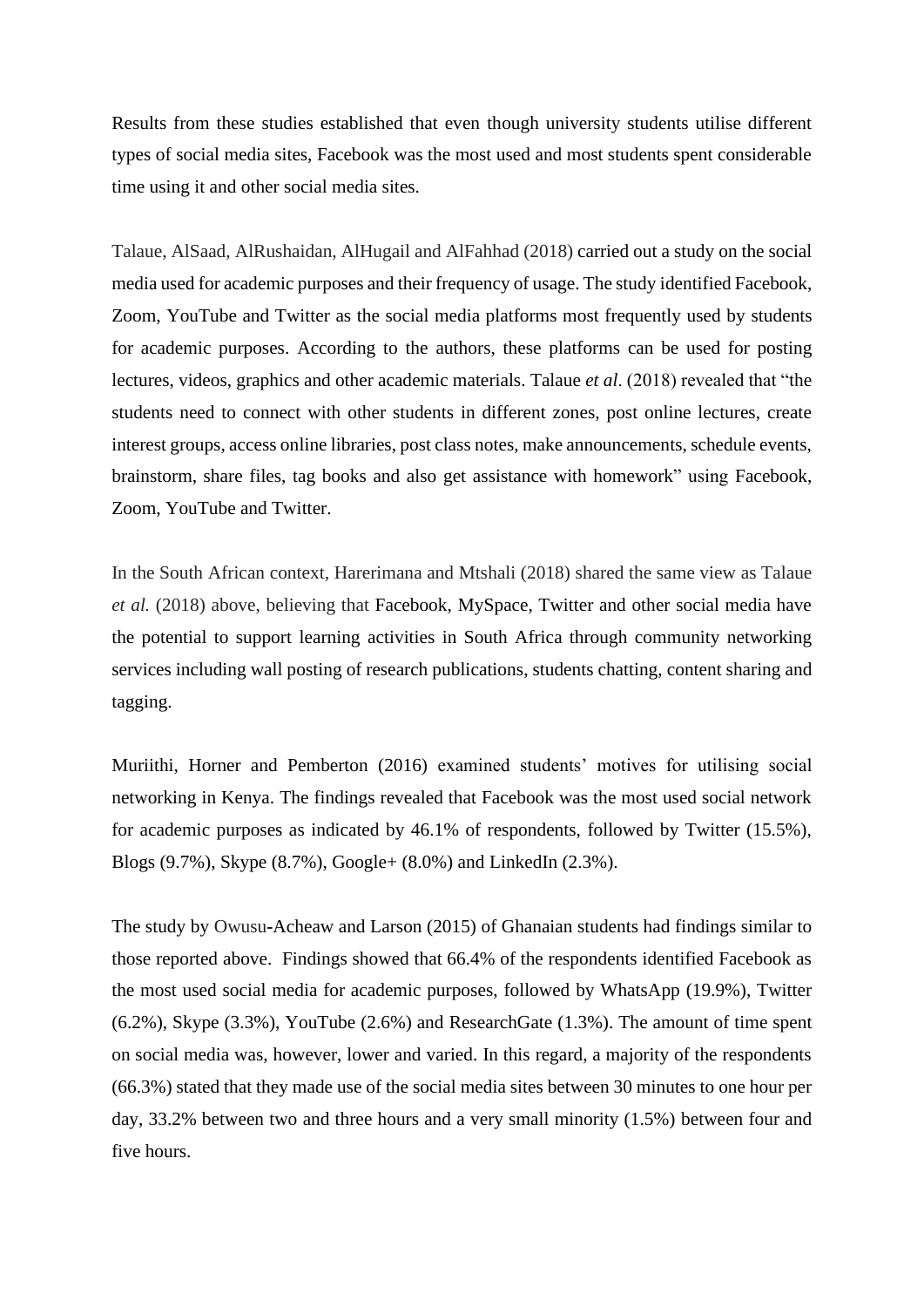#### **Academic activities that social media used for**

Students regardless of their mode of education (whether part-time or full-time) need to engage in academic activities before completing the requirements for the award of either a diploma or degree. The academic activities engaged in by postgraduate library and information studies students are not entirely different from students in other disciplines. Numerous activities that students engage in have been highlighted in the literature. These include classwork that is theory-based or practically oriented, reading, seminars, examination preparation and assignments completion among others (Chawinga, 2017).

In line with what was reflected in the literature the academic activities that social media were being used for and which were considered as most applicable to the postgraduate students in this study (and used in the research instrument) were: "Learning", Personal research/development", "Assignments", "Exam preparation", "Group discussions", "Continuous assessment preparation" and "Personal growth". An "Other" category was also provided.

Manan, Alias and Pandian (2012) conducted a study on the "possibility of blending traditional face-to-face courses with online instruction using Facebook." Third-year undergraduate students were used as the population of the study and Facebook used as a discussion platform for the group. The results revealed that the majority of the respondents agreed that Facebook was a good learning tool for personal growth and development.

Gachago and Ivala (2012) examined social media sites such as Zoom and Skype which were used for academic lectures and meetings by students and provided a means of discussing course materials. According to the authors, Zoom and Skype provided students with access to resources, ease of access to information when needed, creativity in learning and made learning more engaging. The sites also gave students the opportunity to use them for examination preparation and group discussions.

Murire and Cilliers (2017) highlighted the academic activities carried out on Google+ and LinkedIn by university students in the Eastern Cape Province. These included research work, journal and book searching, research publication, workshops and conferences. The activities illustrated how extracurricular activities also contributed to the academic learning and advancement of students. Murire and Cilliers (2017) found that both Google+ and LinkedIn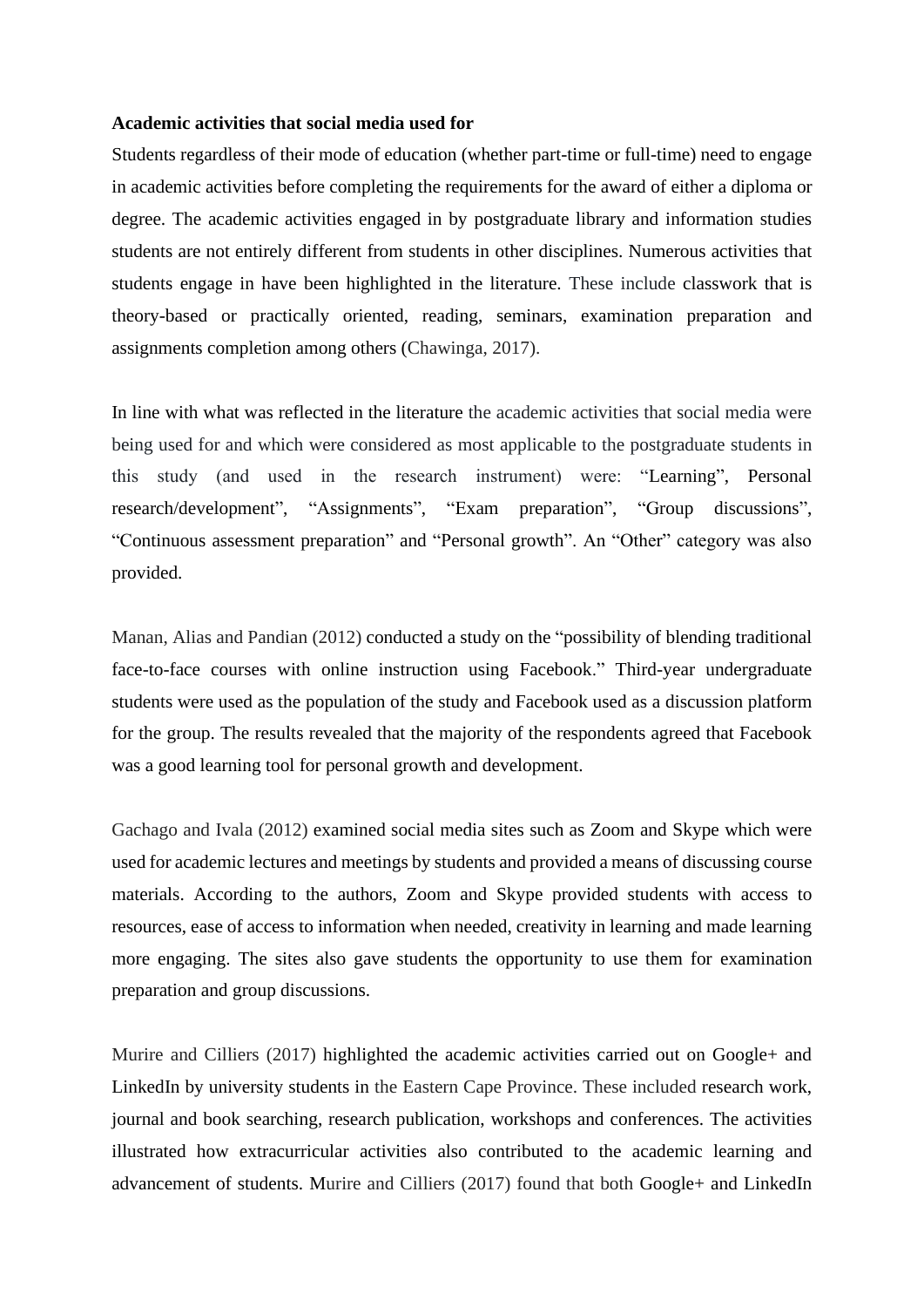provided an environment where students discussed and shared different types of books, and the fun of interaction and discussion of the content of the information contained in the books built up the academic competence of students.

Sánchez, Cortijo and Javed (2014) pointed out that WhatsApp and Facebook enable students to enter new types of collaborative learning according to their shared interests and for their personal growth and educational success. In South Africa, Mbodila, Ndebele and Muhandji (2014) revealed that some academics have welcomed the ability of social media services to afford teachers a forum for learning and positive networking with students. Chipps, Pimmer, Brysiewicz, Walters, Linxen, Ndebele and Gröhbiel (2015) listed the academic activities of students influenced by YouTube and Instagram as listening to educational materials, downloading, and the sending and receiving of educational pictures and videos. The various academic activities reviewed showed that students' academic success and development could be enhanced through social media.

Häkkinen, Järvelä, Mäkitalo-Siegl, Ahonen, Näykki and Valtonen (2017) identified, among others, informal and formal assessment, assignments, examination preparation, group discussions, continuous assessment preparation, presentation and role-play as academic activities that students are supposed to participate in when using social media such as blogs, ResearchGate, LinkedIn, Twitter, Zoom, Facebook and WhatsApp. These academic activities revealed that students are not expected to be passive learners but rather actively involved. The authors argued that doing so would boost their self-esteem, inter-personal relations and public speaking abilities. Thus, through social media, students can effectively take active roles in these activities. In a similar vein, Onyancha (2015) revealed that South African universities were rapidly adopting social media for use in students' oral presentations, learning activities, class participation, group discussions and for meeting their research needs.

Sobaih, Moustafa, Ghandforoush and Khan (2016) investigated whether social media such as Zoom, Facebook, blogs, Instagram, WhatsApp and YouTube should be used for academic purposes in higher education in developing countries. The study outlined academic activities that are important for students such as examination preparation and the improvement of lecture notes. Findings revealed a need for students to use social media as they would be able to develop their personality and build their competence in various ways during their academic studies and doing so would assist them to prepare for the future. Junco (2014) revealed that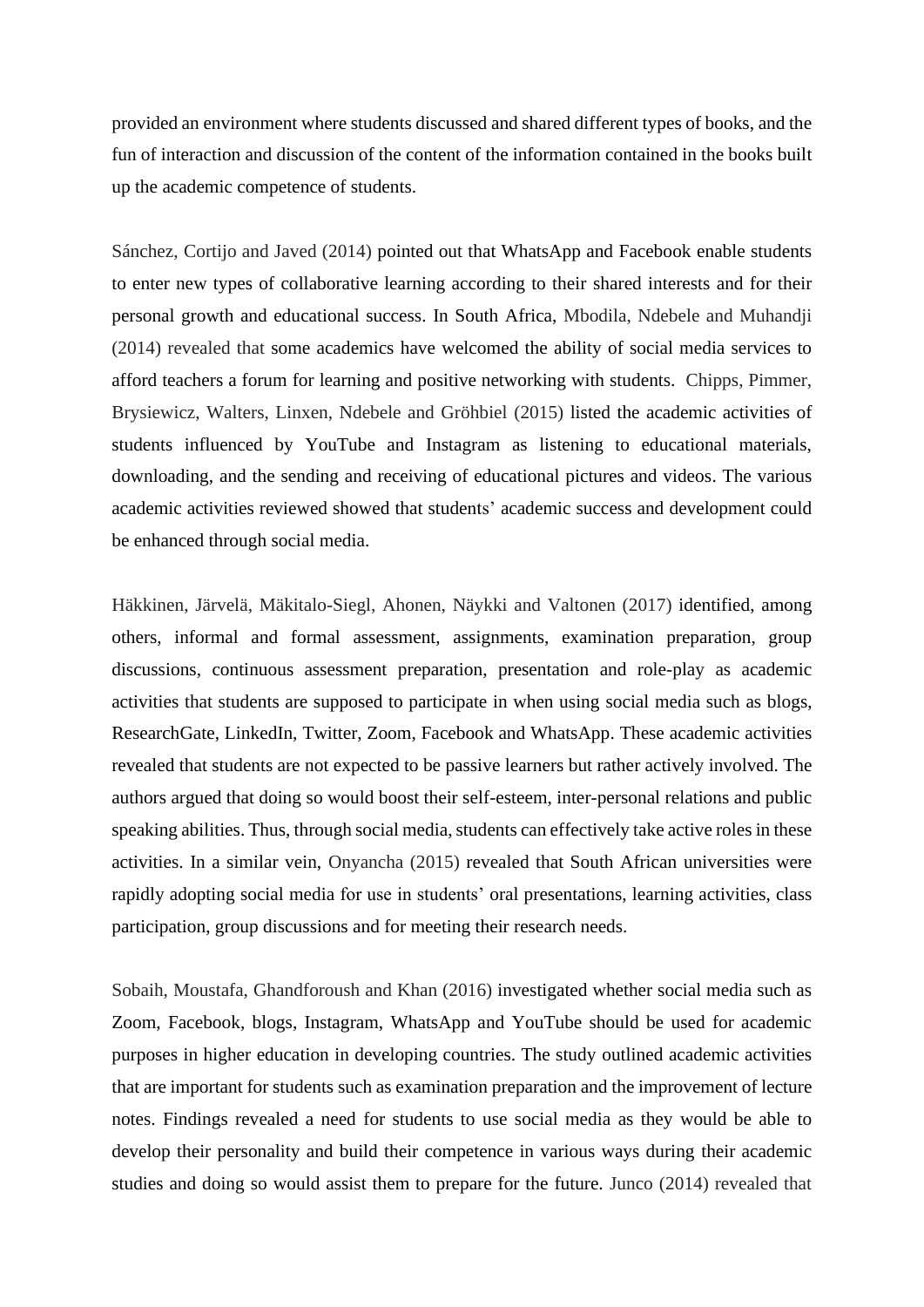students strategically plan academic activities such as assignments, professional examinations, learning, research and assessments through social media.

Finally, Boholano (2017) revealed that Zoom, Facebook, YouTube, ResearchGate, blogs, LinkedIn and Twitter are quick and easy to use for listening, downloading, reviewing, updating and editing learning material and that this could be done anywhere and at any time. Also, those sites allow for options to select learning materials from a large number of courses offered online and which the student needs for learning, examination preparation, assignments and personal growth/development (Boholano, 2017). This means that social media help to increase satisfaction and reduce stress among students. They allow each student (slow or quick) to study at his or her own pace (self-pacing). Furthermore, it is easy to join online discussions at any time or visit classmates and instructors remotely in chat rooms. Social media can provide a stronger understanding and increased retention of subjects studied due to their utilisation of various forms of e-learning, for example, multimedia, quizzes and interaction (Akram and Kumar, 2017).

#### **Theoretical framework**

Given the argument put forward by Georgescu and Popescul (2015) on the use of social media that "virtual proximity can become a substitute for physical remoteness or distance in case of normal communications or meetings", this study, to achieve its aim and objectives, was rooted in communication theory as a new paradigm of collaboration and communication. The foundation of communication theory is linked to the development of information theory (the theory that studies the quantification, storage and communication of information) proposed by Claude Shannon in 1948. According to Dainton and Zelley (2019), Shannon focused on how best to code the information that a sender wants to transmit and to reproduce it either exactly or approximately for a receiver who may be there physically, or at a distance in case of physical remoteness, to pass the message or information across. This helps to promote digital information and digital literacy (including, as mentioned previously, network literacy, media literacy, computer literacy and visual literacy, among others).

According to the communication theory, knowledge is formed through socialisation and communication and barriers to physical proximity can be diminished through virtual proximity (Schwarz, 2012). This means that interpersonal and intrapersonal communication can be promoted through the message medium (such as social media) and the information gap in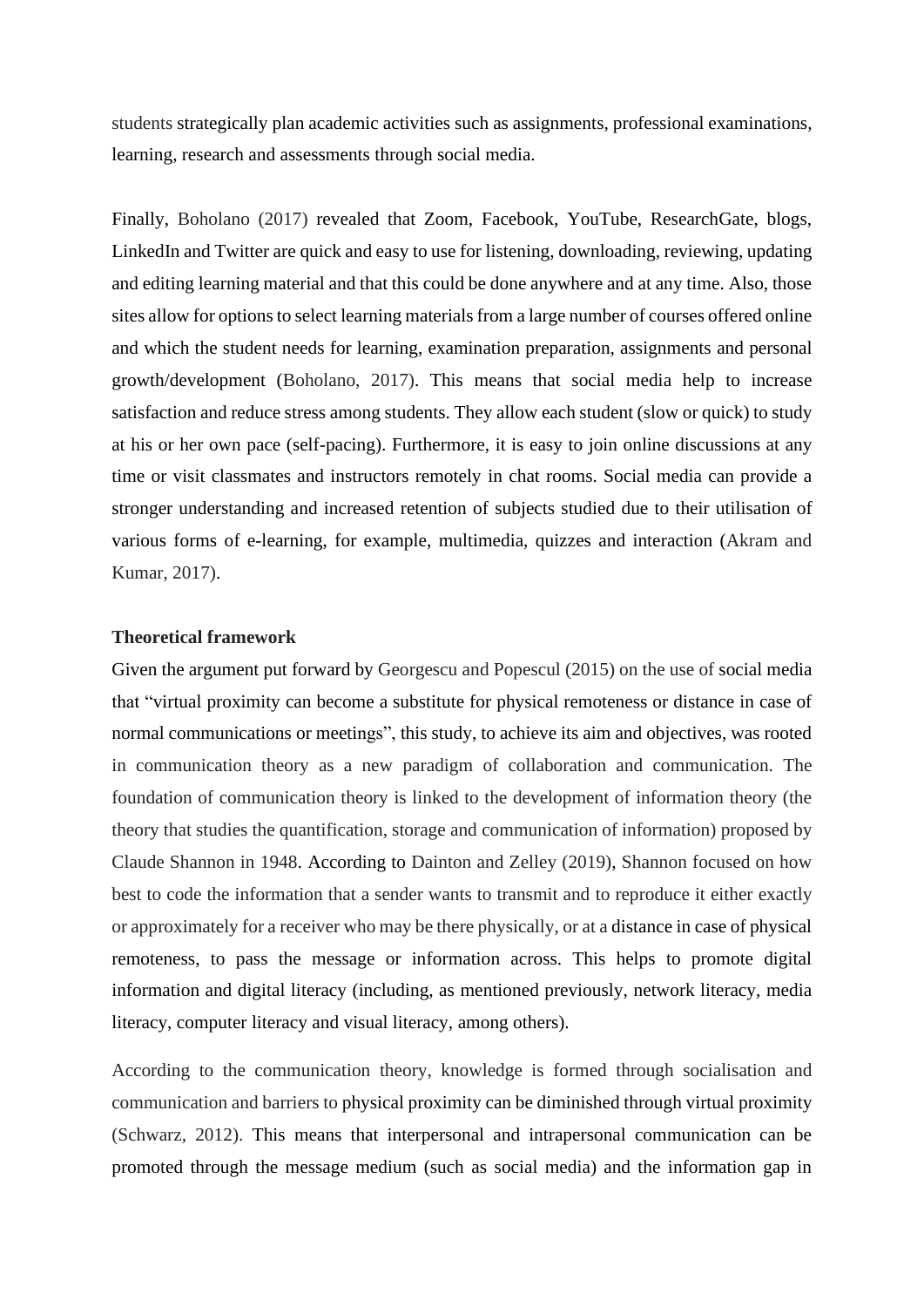academic learning can be eradicated. According to Craig and Muller (2007), the communication theory captures the "process of expression, interaction, and influence, in which the behaviour of humans or other complex organisms expresses psychological mechanisms, states, and traits and, through interaction with the similar expressions of other individuals, produces a range of cognitive, emotional, and behavioural effects."

In line with this theory, Leonardi (2014) revealed that social media have a specific application that provides various ways to communicate visually, and that social media are a form of knowledge sharing and innovation, particularly in the educational sector. The theory, therefore, relates to this study as it links to how social media can be employed to communicate in an academic context during a crisis such as the COVID-19 pandemic currently being experienced. It corroborates the literature review, and that social media provide an opportunity for discussing and sharing course-related topics and for fostering collaborative connections across content areas. Social media also provide a remedy to the problem of isolation or distance in learning.

#### **Methodology**

The study adopted a descriptive quantitative research design, using the survey method and a semi-structured questionnaire to collect data. The population of the study consisted of all postgraduate students in the Information Studies Programme on the Pietermaritzburg Campus.

Table 1 below provides further detail concerning the population. There are five programmes, and the total number of students registered in 2020 numbered 80. (The PhD and Research Masters students have been combined as the researcher was only able to obtain a combined total for the two programmes.)

Table 1: Study population

| <b>Information Studies Programme</b> |                           |  |  |  |  |
|--------------------------------------|---------------------------|--|--|--|--|
| <b>Programme</b>                     | <b>Number of Students</b> |  |  |  |  |
| <b>Coursework Masters</b>            | 7                         |  |  |  |  |
| Honours                              | 15                        |  |  |  |  |
| <b>PGDIS</b>                         | 33                        |  |  |  |  |
| <b>Subtotal</b>                      | 55                        |  |  |  |  |
| PhD and Research Masters             | 25                        |  |  |  |  |
| <b>Total</b>                         | 80                        |  |  |  |  |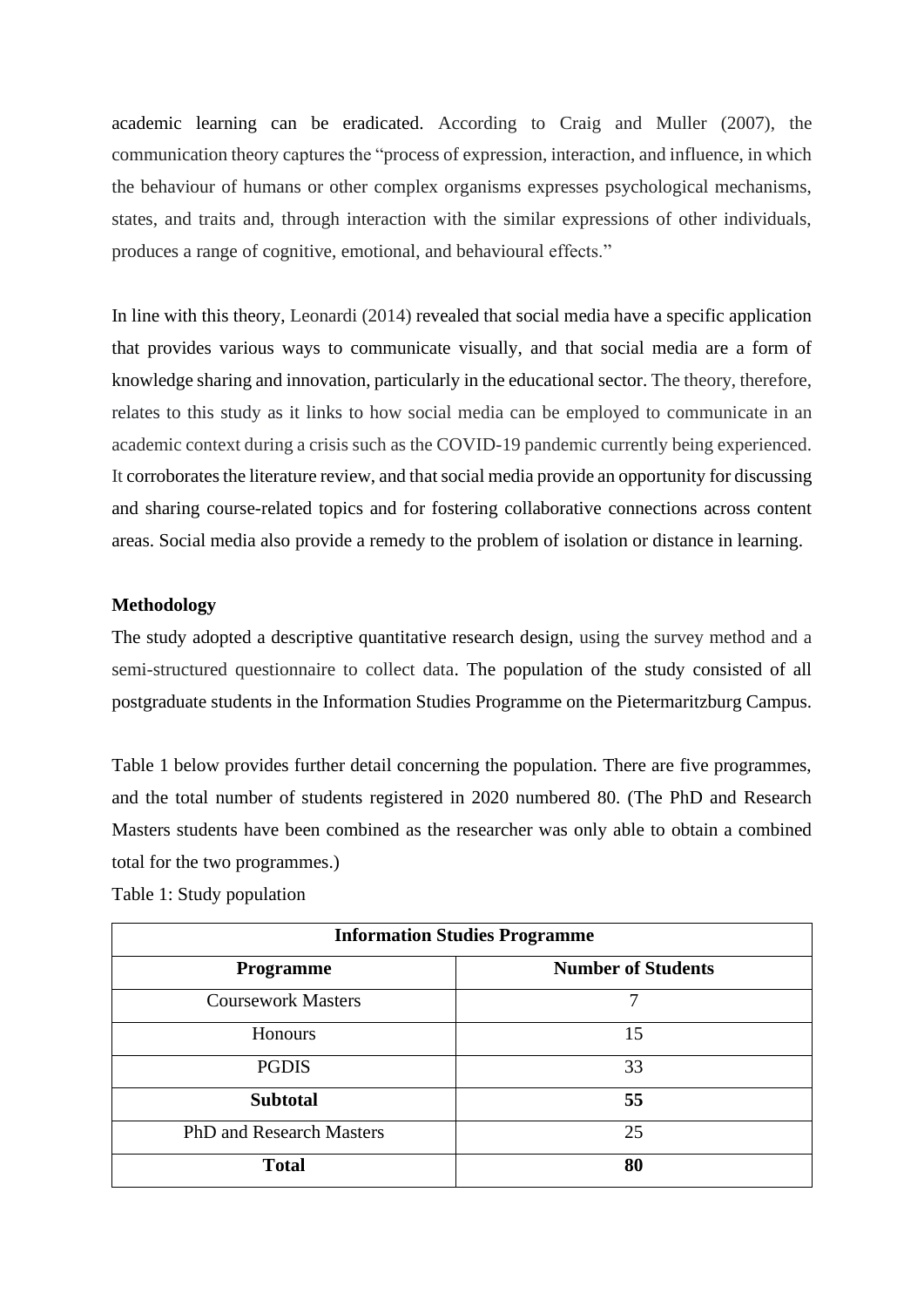Source: Figures supplied by the School of Social Sciences, Pietermaritzburg campus, UKZN

| <b>Information Studies</b>            |                       |                 |               |  |  |  |  |
|---------------------------------------|-----------------------|-----------------|---------------|--|--|--|--|
| <b>Programme</b>                      | Number of<br>students | <b>Response</b> | $\frac{0}{0}$ |  |  |  |  |
| <b>Coursework Masters</b><br>students | 7                     | ┑               | 100           |  |  |  |  |
| Honours students                      | 15                    | 14              | 93            |  |  |  |  |
| <b>PGDIS</b> students                 | 33                    | 30              | 91            |  |  |  |  |
| <b>Total</b>                          | 55                    | 51              | 93%           |  |  |  |  |

Table 2: Response rate across programmes

# **Findings and discussion of results**

The findings and discussions are presented in terms of each of the questions posed in the questionnaire.

# **Questions 2 and 3: Demographic characteristics of respondents**

Table 3 presents the results of questions 2 and 3 of the questionnaire that determined the sex and age of the respondents. The results indicate that there were 33 (65%) female respondents and 18 (35%) male respondents across the three programmes. The preponderance of females indicates that more females than males tend to enter into library and information work, and the registration numbers confirm this. With respect to age, the table reveals that the highest number of respondents were between the age of 26-30 (33%) years followed by those between 31-35 (29%). Five (10%) respondents were 25 years of age or below, while the remaining respondents, 14 (28%), were 36 years and older. The respondents could thus, in general, be described as "mature" in keeping with the postgraduate nature of their studies. It is probable that the honours and masters students, in particular, were needing to improve on their existing qualifications.

Table 3: Demographic characteristics of respondents n=51

| <b>Variables</b> | <b>Responses</b> |               |
|------------------|------------------|---------------|
|                  | Freq             | $\frac{6}{9}$ |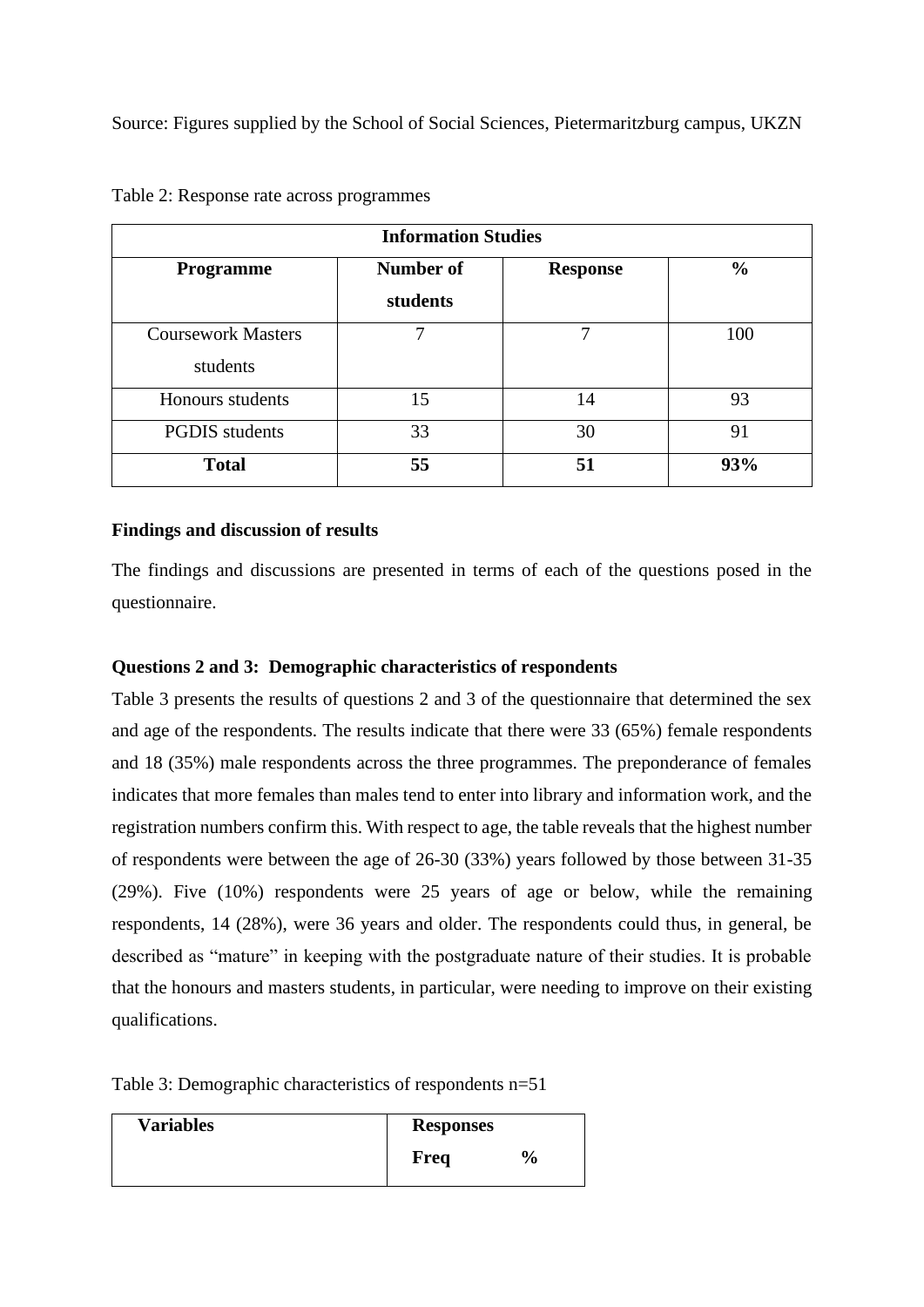| <b>Sex</b>   | Male   | 33               | 65           |
|--------------|--------|------------------|--------------|
|              |        | $18\,$           | 35           |
| Female       |        | 51               | 100%         |
|              |        |                  |              |
| <b>Total</b> |        |                  |              |
| Age          | $18-$  | $\,1\,$          | $\mathbf{2}$ |
| $20\,$       |        | $\overline{4}$   | 8            |
|              | $21 -$ | $17\,$           | 33           |
| 25           |        | 15               | 29           |
|              | $26 -$ | $\boldsymbol{7}$ | 14           |
| $30\,$       |        | $\boldsymbol{7}$ | $14\,$       |
|              | $31 -$ | 51               | 100%         |
| 35           |        |                  |              |
|              | $36 -$ |                  |              |
| 40           |        |                  |              |
|              | $>40$  |                  |              |
|              |        |                  |              |
| <b>Total</b> |        |                  |              |

The findings relating to the programmes, sex and age of the respondents are depicted graphically in Figures 1 to 3 below.

*Note* #3: While it is acknowledged that the use of figures (pie and bar charts) duplicates the findings presented in the table/s, their use assists in depicting the findings in an easily understood graphic manner with a simple "eyeball" inspection.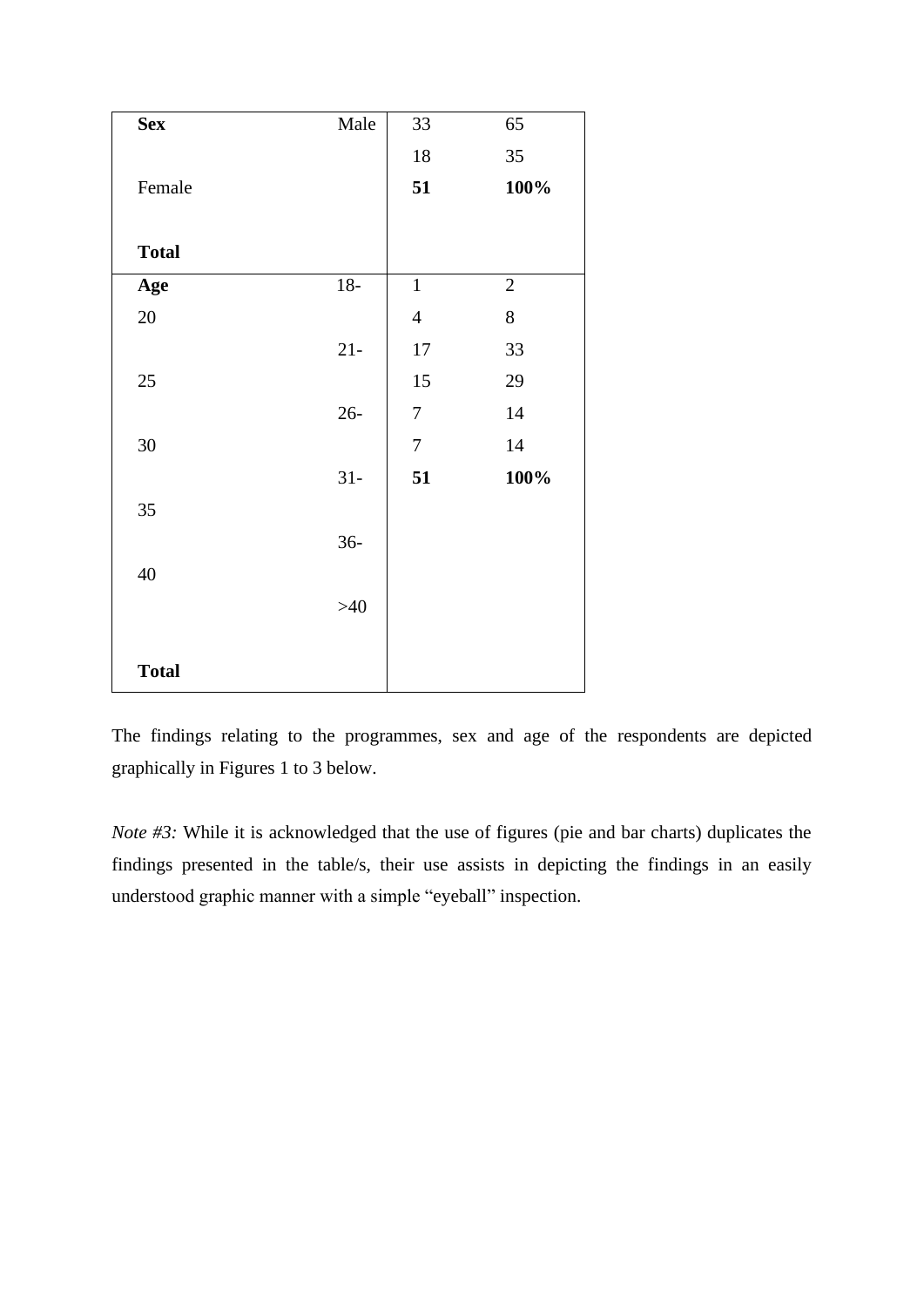

Figure 1: Programme of respondents n=51



Figure 2: Gender of respondents n=51



Figure 3: Age of respondents n=51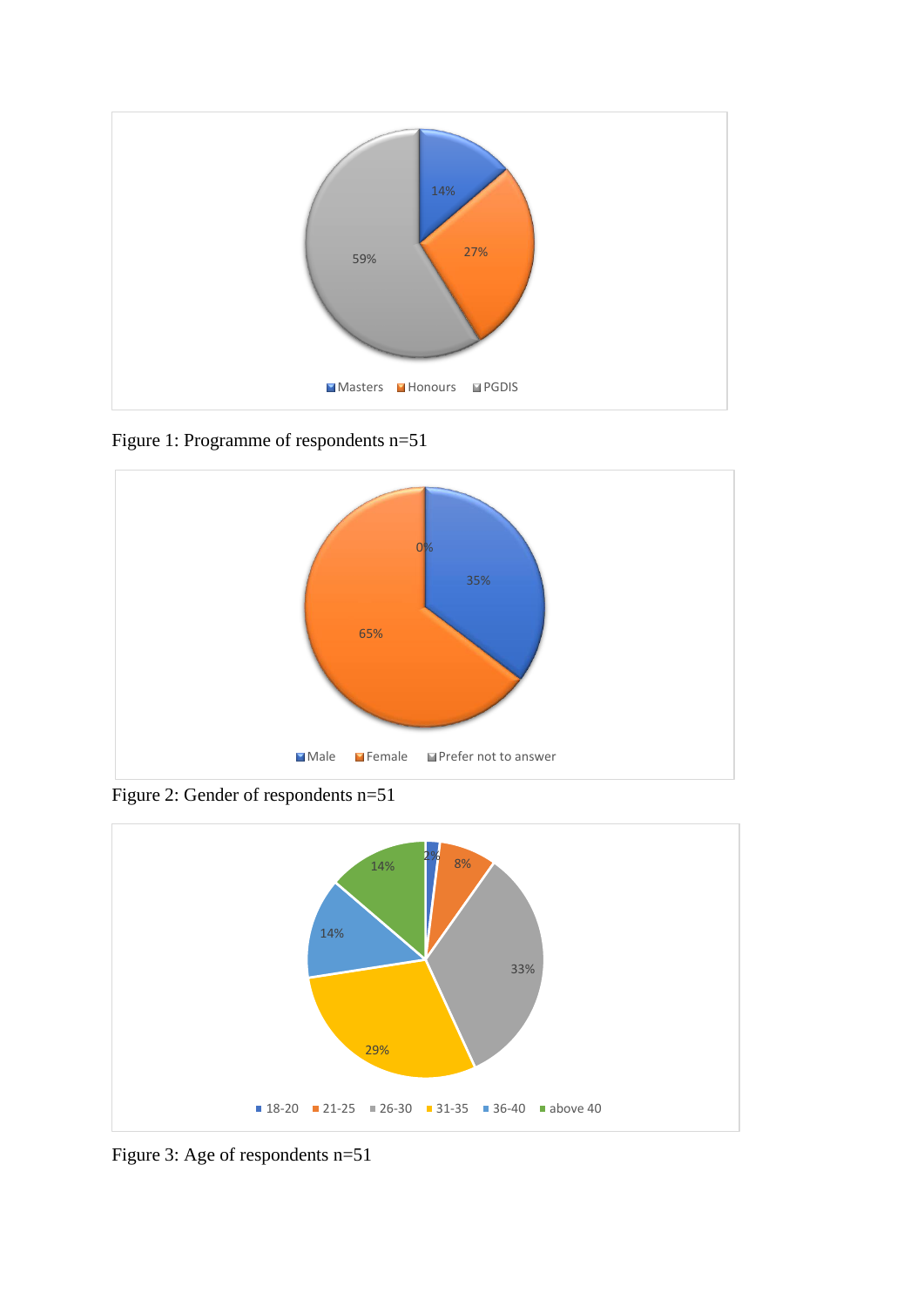#### **Question 4: Use of social media for academic purposes**

Question 4 was a filter question to separate students who use social media for academic purposes from those who do not. Figure 4 presents the findings. The vast majority of respondents, 48 (94%), indicated that they used social media for academic purposes while three (6%) students did not. The response from the vast majority supports the new paradigm of collaboration and communication theory through which students are willing to learn visually and acquire knowledge and innovations. Findings in the literature such as Tess (2013) and Mingle and Adams (2015) revealed that social media are ever more visible, and students are increasingly making use of them in higher education settings for academic purposes.

A follow-up question asked those who do not use social media for academic purposes to give reason/s why not. The reasons for not using social media provided by the three students were a lack of authenticity mentioned by two of the respondents, while the third referred to the lack of institutional support in training the students on the use of social media. Selwyn (2012) and Gikas and Grant (2013) highlighted a similar challenge: the lack of training for students in their use of social medial for their studies in higher education.



Figure 4: Use of social media for academic purposes n=51

# **Question 5: social media used for academic purposes**

Question 5 determined what social media the respondents used for academic purposes, and the findings are presented in Table 5 and Figure 6. The three most used social media for academic purposes were WhatsApp mentioned by 40 (83%) respondents, Zoom 38 (79%) and YouTube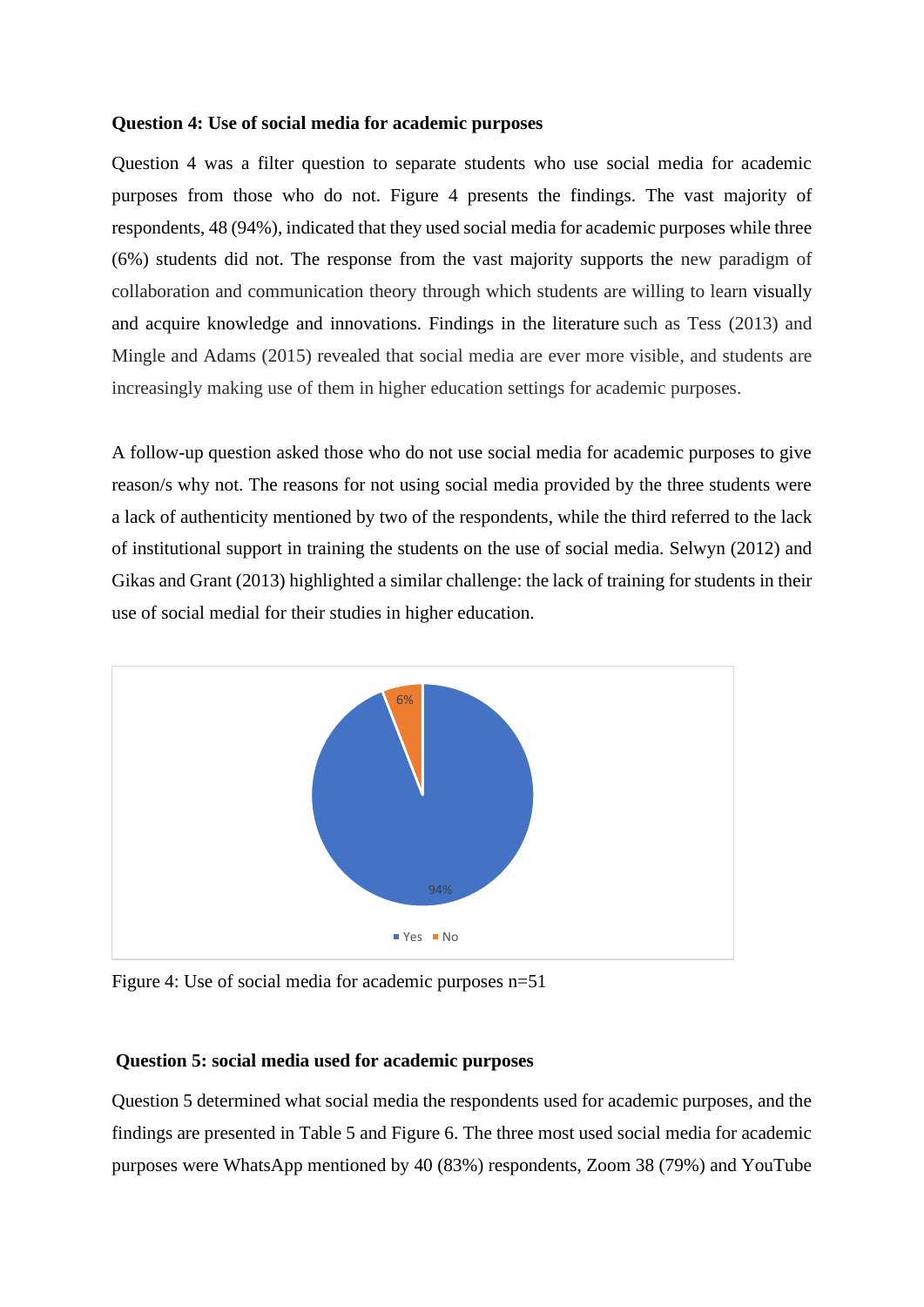32 (67%) respondents. The high usage of WhatsApp by the respondents could be attributed to the fact it consumes less data and thus is among the most available and affordable social media to the students (Delam and Eidi, 2020). The findings regarding WhatsApp are corroborated by those of Habes, Alghizzawi, Khalaf, Salloum and Ghani (2018), whose study found that WhatsApp was the most used social network by students. A similar finding was presented by Chaputula, Abdullah and Mwale (2020) on the use of WhatsApp as a platform for providing library services. The study revealed that WhatsApp has successfully been used to provide several user and reference services to both students and staff. As noted above, Zoom was ranked the second most used social media after WhatsApp by the postgraduate information studies students participating in the study, and this was followed by YouTube. It took the COVID-19 pandemic for people to realise how useful Zoom is for conferences and meetings and, in the light of this study, distance education. The findings are also in agreement with Fasae (2020), who revealed that Zoom, WhatsApp and YouTube are famous among the students in terms of their use for academic purposes. The least used social media by respondents were Pinterest with 5 (10%) respondents, Instagram 7 (15%) and Twitter and Blogs with 12 (25%) respondents. This finding is similar to that of Watkins and Lee (2016) who listed Instagram and Twitter as the least popular social media that students used for learning.

Other social media used for academic purposes were Telegram mentioned by 5 (10%) respondents and Quora by 3 (6%) respondents. The findings suggest that to remedy the problem of isolation in learning as revealed by Lam (2015) while arguing in favour of communication theory), students connect to several social media platforms for effective communication among themselves. This allows them to develop higher-level thinking skills and increases their confidence and self-esteem with regard to the various courses they are studying for.

*Note #4:* As shown in Table 4, there was a category of students who did not indicate whether they used or did not use the various types of social media. They have been captured as a "No response". Their non-response could be interpreted as not using a specific social media and thus could be combined with the "Do not use" responses. However, these have not been combined in the table, and the "No response" category has remained. It is the researcher's opinion that the figures reflected in Table 4 and Figure 5 concerning social media used for academic purposes are valid as social media usage was the thrust of the question.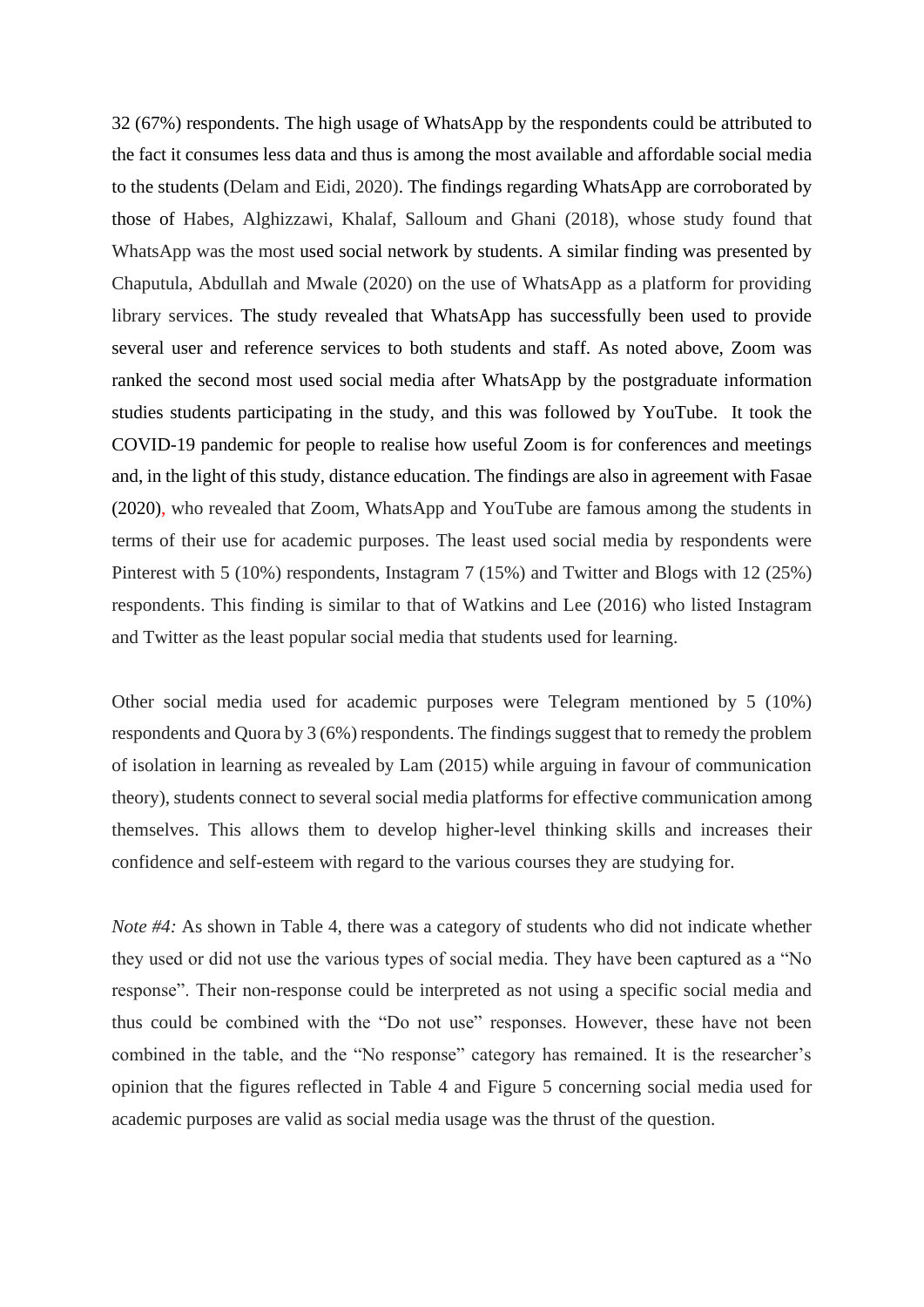| Social media | <b>Use</b>                            | $\frac{0}{0}$ | Do not         | $\frac{0}{0}$ | N <sub>0</sub> | $\frac{0}{0}$ |
|--------------|---------------------------------------|---------------|----------------|---------------|----------------|---------------|
|              |                                       |               | use            |               | response       |               |
| Facebook     | 15                                    | 31            | 13             | 27            | 20             | 42            |
| Instagram    | $\overline{7}$                        | 15            | 16             | 33            | 25             | 52            |
| LinkedIn     | 23                                    | 48            | $\overline{7}$ | 15            | 18             | 36            |
| Zoom         | 38                                    | 79            | 3              | 6             | $\overline{7}$ | 15            |
| Twitter      | 12                                    | 25            | 14             | 29            | 22             | 46            |
| Skype        | 17                                    | 35            | 11             | 23            | 20             | 42            |
| YouTube      | 32                                    | 67            | 5              | 10            | 11             | 23            |
| WhatsApp     | 40                                    | 83            | 3              | 6             | 5              | 10            |
| $Google+$    | 26                                    | 54            | 8              | 17            | 14             | 29            |
| <b>Blogs</b> | 12                                    | 25            | 12             | 25            | 24             | 50            |
| ResearchGate | 30                                    | 63            | 5              | 10            | 13             | 27            |
| Pinterest    | 5                                     | 10            | 22             | 46            | 21             | 44            |
| MS Teams     | 17                                    | 35            | 16             | 33            | 15             | 31            |
| Other        | Telegram $5(10\%)$ and Quora $3(6\%)$ |               |                |               |                |               |

Table 4: Social media used for academic purposes n=48



Figure 5: Social media used for academic purposes n=48

# **Question 6: Academic activities that social media used for**

The academic activities that students indicated they use social media for are presented in Table 5 and Figure 6. Social media were used for all the academic activities but the frequency of the usage varied. As can be seen, except for two students, all 46 (96%) respondents indicated that they always used social media for "Learning". This was followed by 42 (88%) respondents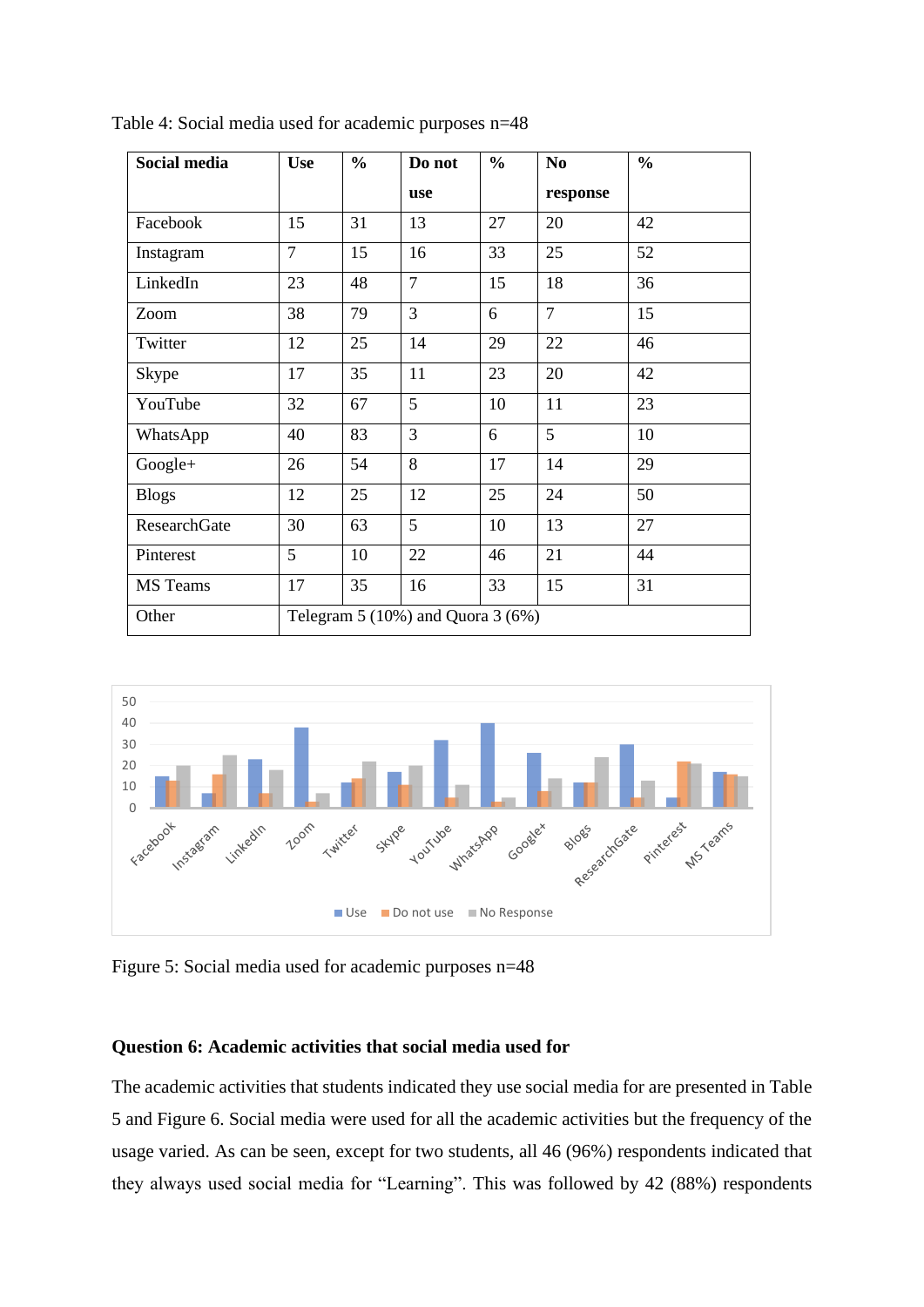who revealed that they always use social media for their "Personal research/development". These findings concur with those of Onyancha (2015) who investigated social media usage for academic purposes in South Africa and Mabweazara and Zinn (2016) who focused on the use of social media tools, in this instance, by library staff at two Southern African universities. Both studies revealed that social media are used for learning and personal research/development.

| <b>Academic activities</b> | <b>Always</b> | $\frac{0}{0}$ | <b>Sometimes</b> | $\frac{6}{10}$ | <b>Never</b>   | $\frac{0}{0}$ | N <sub>0</sub>  | $\frac{0}{0}$  |
|----------------------------|---------------|---------------|------------------|----------------|----------------|---------------|-----------------|----------------|
|                            |               |               |                  |                |                |               | <b>Response</b> |                |
| Learning                   | 46            |               | 1                |                | 1              |               | $\theta$        | $\overline{0}$ |
| Personal                   | 42            |               | 5                |                | $\mathbf{1}$   |               | $\overline{0}$  | $\overline{0}$ |
| research/development       |               |               |                  |                |                |               |                 |                |
| Assignments                | 39            |               | $\overline{7}$   |                | $\overline{2}$ |               | $\theta$        | $\theta$       |
| Exam preparation           | 24            |               | 16               |                | 3              |               | 5               | 10             |
| Group discussions          | 32            |               | 5                |                | $\overline{2}$ |               | 9               | 19             |
| Continuous                 | 28            |               | 9                |                | $\theta$       |               | 11              | 23             |
| assessment                 |               |               |                  |                |                |               |                 |                |
| preparation                |               |               |                  |                |                |               |                 |                |
| Personal growth            | 39            |               | 3                |                | $\overline{2}$ |               | $\overline{4}$  | 8              |
| Other                      | N/A           |               |                  |                |                |               |                 |                |

Table 5 Academic activities that social media used for n=48

It is worth noting that no respondents skipped the top three activities that students use social media for. Hence, all the respondents indicated their choices in this regard. The academic activities for which social media were least "always used" were "Exam preparation" as mentioned by 24 (50%) respondents and "Continuous assessment preparation" mentioned by 28 (58%) respondents. It could be surmised that social media usage decreases during exam preparation given that the focus of students would be on the forthcoming examinations. This is in agreement with the study by Maikamba (2019) whose findings revealed that majority of the respondents agreed that there is low usage of social media during examination.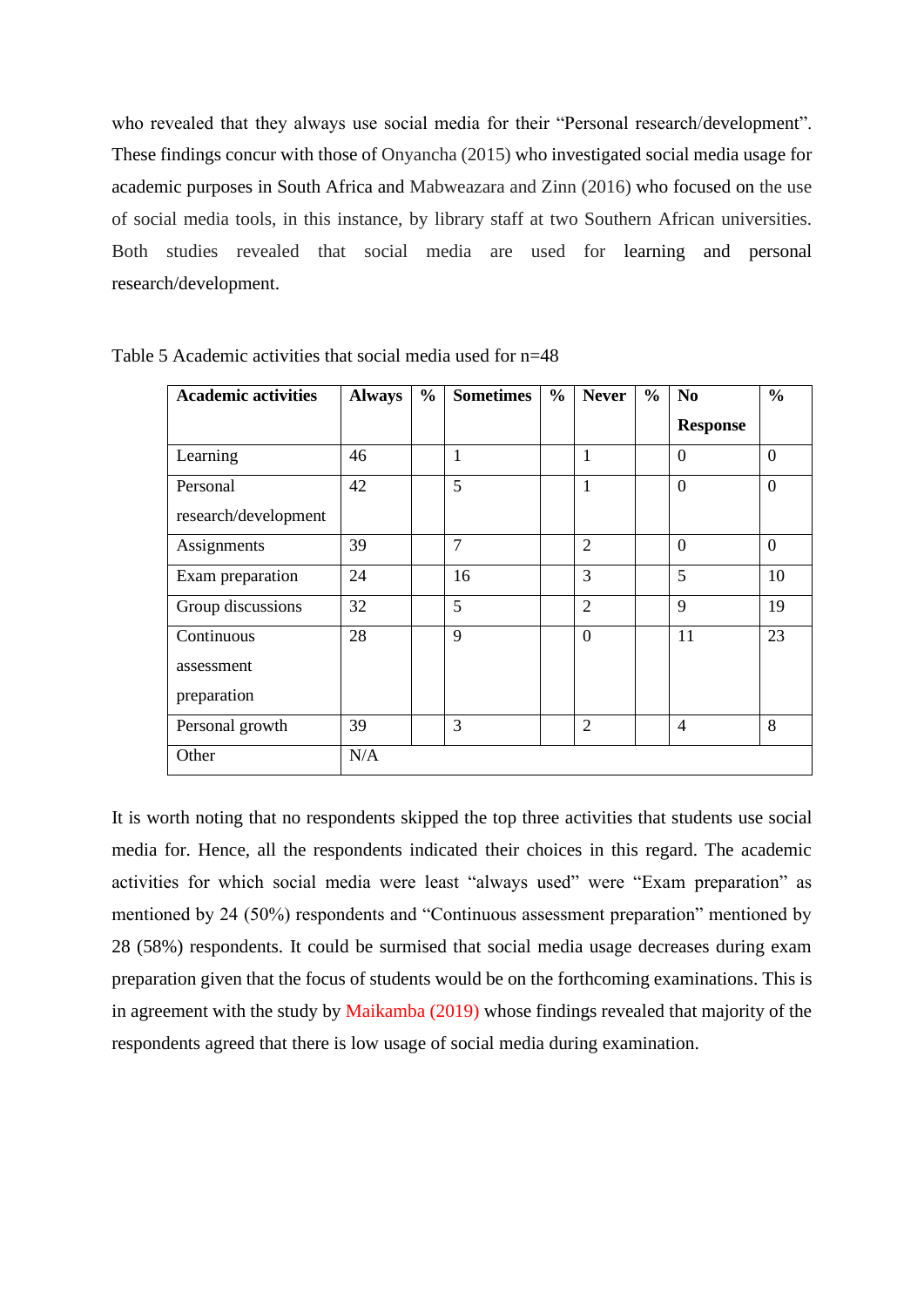

Figure 6: Academic activities that social media used for n=48

#### **Question 7: Frequency of social media use for academic purposes**

Table 6 and Figure 7 present the results pertaining to the frequency of social media use for academic purposes by postgraduate students. Perhaps unsurprisingly, given the findings above, WhatsApp was the social media most used for academic purposes on a daily basis – mentioned by 34 (71%) of respondents. This may be attributed to the fact that WhatsApp is the most available social media worldwide (Anderson, 2016). The reality of this finding can be seen from the current number of WhatsApp users and the volume of Newsfeed (or group platforms) generated each day, with a current reach of more than 180 countries and two billion people (Srivastava and Singh, 2020). The finding agrees with that of Habes *et al*. (2018) who affirmed that WhatsApp and Facebook are the most available and frequently used social networks by students. Google+ mentioned by 20 (42%) respondents, YouTube 19 (40%) and Facebook 17 (35%) respondents followed WhatsApp by some distance in terms of daily usage. Therefore, WhatsApp, Facebook, Google+ and YouTube were the most used social media on a daily basis. The social media least used daily was Pinterest mentioned by 1 (2%) respondent and Skype by 3 (6%) respondents. As noted in Table 5 above, Pinterest was one of the least used social media (10%) by respondents, so this result is not surprising while Skype was used by just over a third (35%) of respondents.

When looking at overall usage frequency (from daily to less than once a month) in Table 6, WhatsApp was still the most frequently used social media with 43 (90%) respondents reporting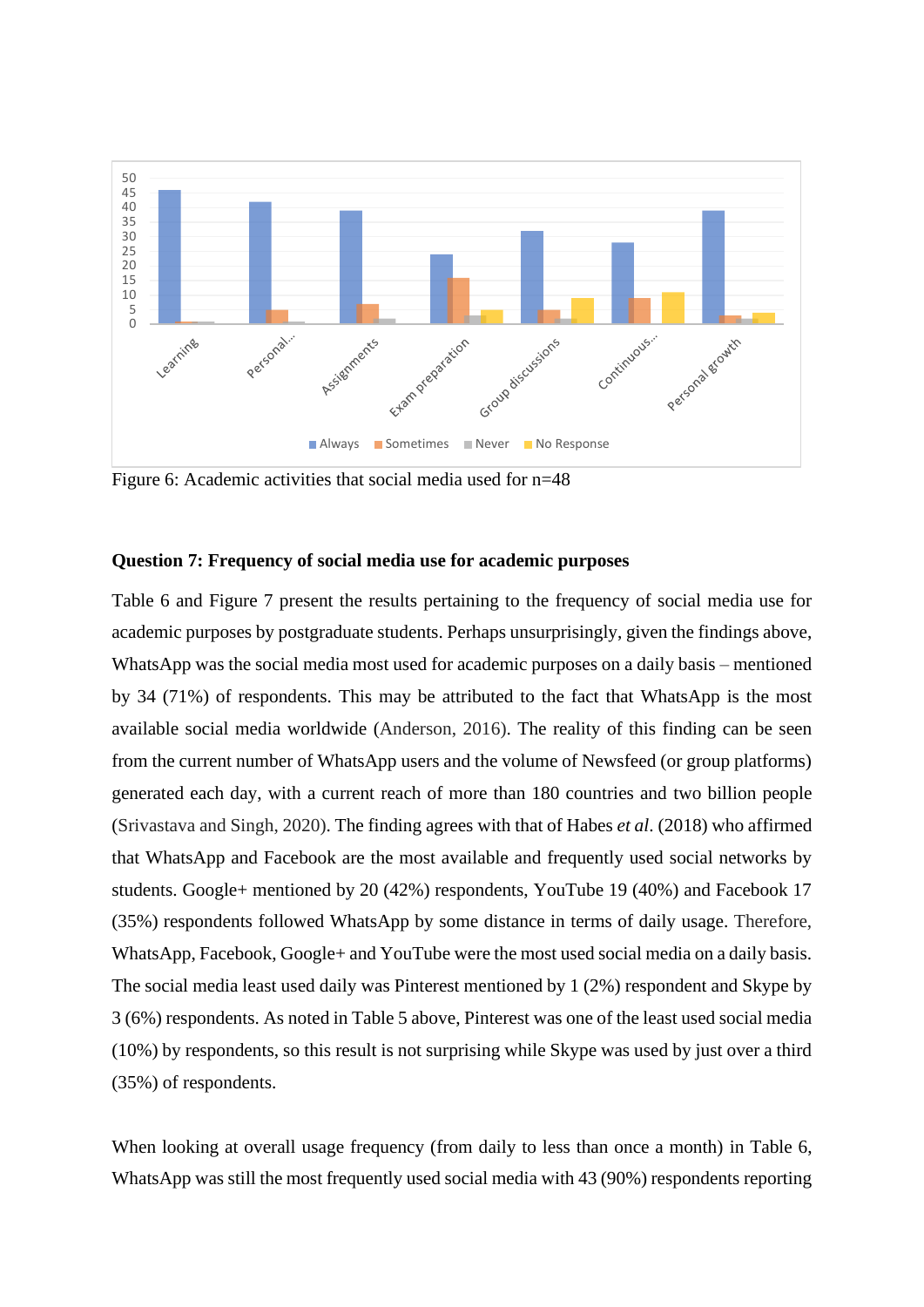using it at some stage. Interestingly, Zoom was the next most used social media with 39 (81%) respondents using it. The popularity of Zoom during the pandemic has already been pointed to and according to Nash (2020), the *"Report on digital literacy in academic meetings during the 2020 COVID-19 lockdown"* revealed that Zoom was the preferred platform for meetings, teaching and learning and was likely to be so until social distancing and other restrictions associated with COVID-19 end. This also coincides with the communication theory chosen for this study and the view of Georgescu and Popescul (2015) that the use of social media enables virtual proximity to be a substitute for physical remoteness or distance in cases of normal communication, meetings and learning. The least frequently used social media, again unsurprisingly, was Pinterest with less than half, 20 (42%) of the respondents using it on a daily, weekly, monthly or less basis. Telegram was listed under "Other" by one respondent who used it on a weekly basis.

*Note* #5: Once again the "No response" category with the various social media was quite high. There are also discrepancies concerning usage of the social media with the findings reflected in Table 5. The researcher is not sure of the reason for this, but it could be attributed to the respondents not applying their minds consistently while completing the questionnaires.

| Social media | <b>Daily</b> | Weekly     | <b>Monthly</b> | Less than      | <b>Never</b> | N <sub>0</sub> | <b>Overall</b> |
|--------------|--------------|------------|----------------|----------------|--------------|----------------|----------------|
|              |              |            |                | once a         |              | response       | usage          |
|              |              |            |                | month          |              |                |                |
| Facebook     | 17 (35%)     | $5(10\%)$  | $5(10\%)$      | $\overline{0}$ | 8(17%)       | 13 (27%)       | 27 (56%)       |
| Instagram    | 8(17%)       | 9(19%)     | 6 (13%0)       | $1(2\%)$       | 10(21%)      | 14 (29%)       | 24 (50%)       |
| LinkedIn     | 7(15%)       | 10(21%)    | 8 (17%)        | 4(8%)          | $5(10\%)$    | 14 (29%)       | 29 (60%)       |
| Zoom         | 10(21%)      | 12(25%)    | 14 (29%)       | 3(6%)          | 2(4%)        | 7(15%)         | 39 (81%)       |
| Twitter      | 7(15%)       | 10(21)     | 4(8%)          | 3(6%)          | 8(17%)       | 16(33%)        | 24 (50%)       |
| Skype        | 3(6%)        | 6(13%)     | 6(13%)         | 7(15%)         | 9(19%)       | 17 (35%)       | 22 (46%)       |
| YouTube      | 19 40%)      | $12(50\%)$ | 4(8%)          | 1(2%)          | 3(6%)        | 9(19%)         | 36 (75%)       |
| WhatsApp     | 34 (71%)     | 6(13%)     | 3(6%)          | $\overline{0}$ | $1(2\%)$     | 4(8%)          | 43 (90%)       |
| $Google+$    | 20 (42%)     | 7(15%)     | 6(13%)         | 1(2%)          | 6(13%)       | 8(17%)         | 34 (71%)       |
| <b>Blogs</b> | 6(13%)       | 4(8%)      | 12(25%)        | 1(2%)          | 10(21%)      | 15 31%)        | 23 (48%)       |
| ResearchGate | 12(25%)      | 11(23%)    | 10(21%)        | 2(4%)          | 2(4%)        | 11(23%)        | 35 (73%)       |
| Pinterest    | $1(2\%)$     | 3(6%)      | 13 (27%)       | 3(6%)          | 11(23%)      | 17 (35%)       | 20 (42%)       |

Table 6: Frequency of use of social media for academic purposes n=48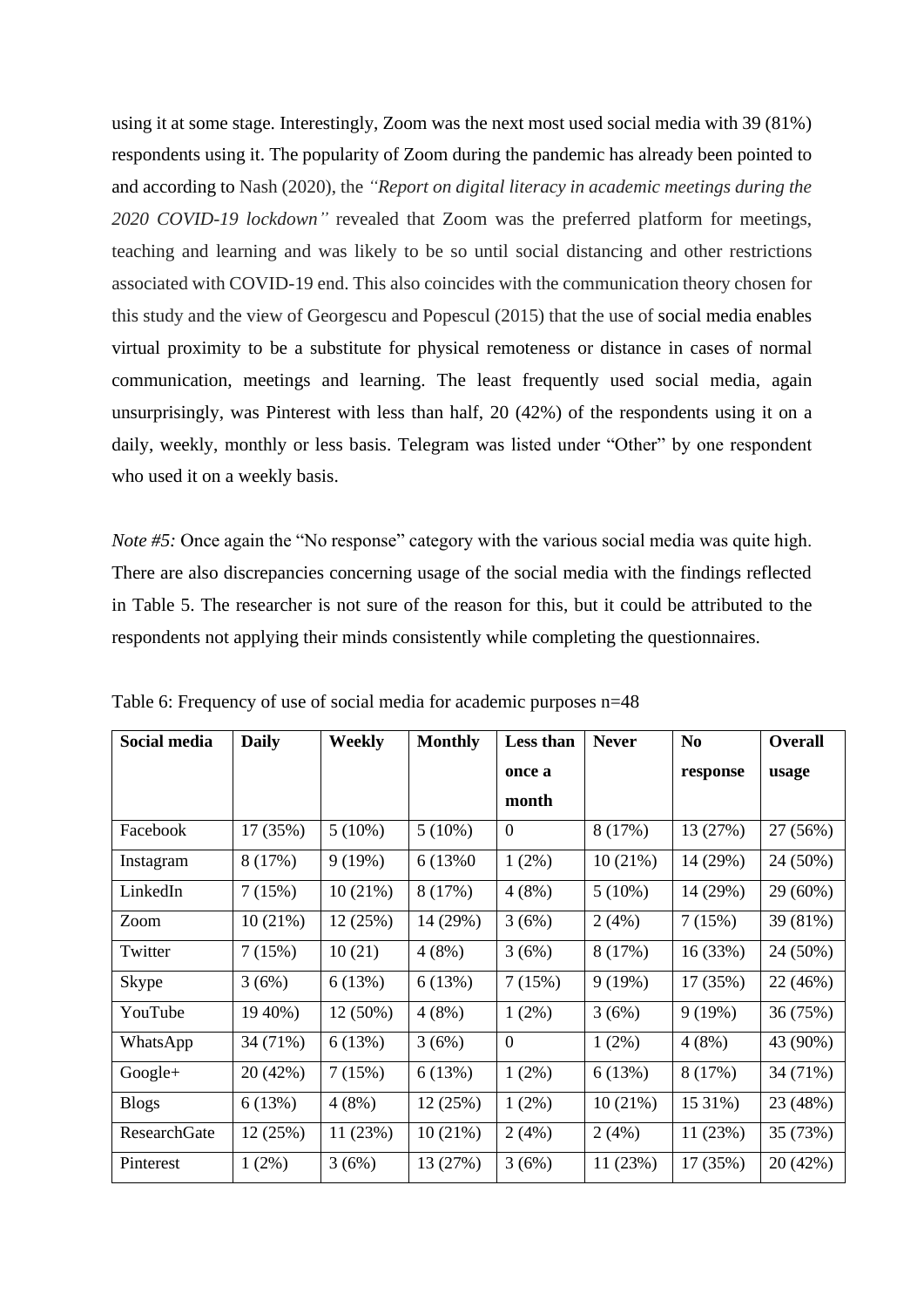| <b>MS</b> Teams | $4(8\%)$ | 7(15%)                     | $10(21\%)$ 4 (8%) | 8 (17%) | $15(31\%)$ $25(52\%)$ |  |
|-----------------|----------|----------------------------|-------------------|---------|-----------------------|--|
| Other           |          | Telegram – weekly $1(2\%)$ |                   |         |                       |  |



Figure 7: Frequency of use of social media for academic purposes n=48

# **Conclusions**

Social media have created a platform of communication that has changed the mode of social interaction significantly. The opportunity to engage in instant messaging, photo sharing, video sharing and document transfer has allowed millions of users to utilise this platform for various purposes. Social media can provide platforms where students can share ideas, post documents, provide links to educative websites and interact with their lecturers to enhance their learning. Given this and in light of the main findings listed above, the following specific conclusions can be made:

- Respondents were generally aware of the various social media available to them.
- The vast majority of respondents were making use of one or more of the social media for academic purposes.
- The most popular social media used by respondents for academic purposes were WhatsApp, Zoom and YouTube while the least were Pinterest, Instagram, Twitter and Blogs. As noted, it could be argued that the popularity of WhatsApp could be attributed, amongst other reasons, to its being data "friendly".
- The social media most frequently used by respondents, that is, on a daily basis were WhatsApp, Google+, YouTube and Facebook, findings which underscore the popularity of WhatsApp.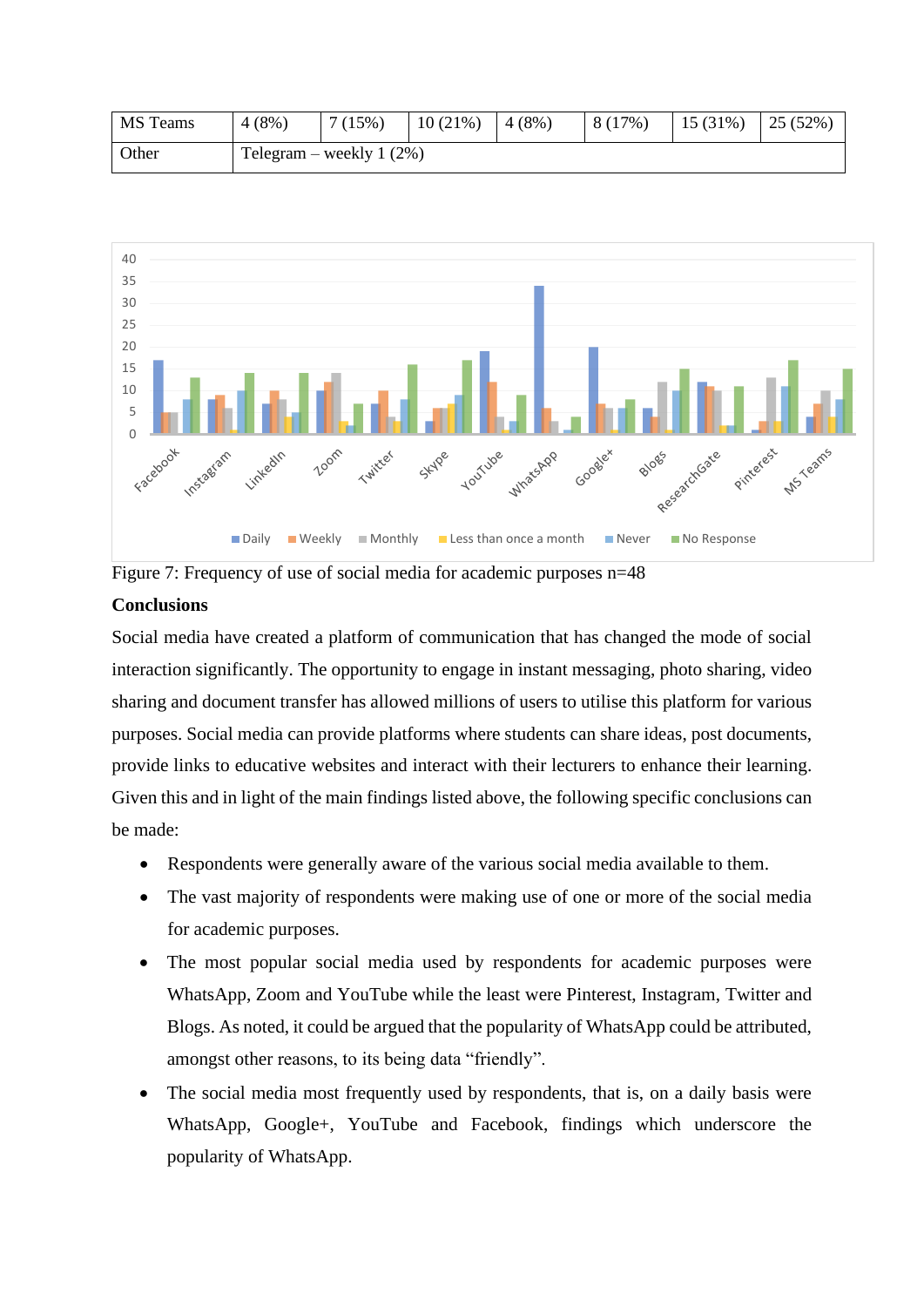- The two academic activities for which social media were most used by the vast majority of the respondents were "Learning" and "Personal research/development".
- The most used method or "tool" to access social media for academic purposes by a significant majority of the respondents was the smartphone. This was arguably due to its relative affordability (as opposed to laptop computers and PCs).
- The vast majority of respondents accessed social media for academic purposes from the comfort of their homes. It could also be argued that this was due to students not being allowed on campus in terms of COVID-19 restrictions.

#### **References**

Aczel, P. (2014). Reconceptualizing (new) media literacy. *Perspectives of Innovations, Economics and Business,* PIEB, 14(1), 47-53.

Ahmad, S. A. (2014). *Social networking site usage as a tool for social capital and academic adjustment in the Nigerian context.* In 21st Century Academic Forum Conference Proceedings (pp. 13-31). Boston, MA.

Akram, W., & Kumar, R. (2017). A study on positive and negative effects of social media on society. *International Journal of Computer Sciences and Engineering,* 5(10), 347-354.

AlFaris, E., Irfan, F., Ponnamperuma, G., Jamal, A., Van der Vleuten, C., Al Maflehi, N., ... & Ahmed, A. M. (2018). The pattern of social media use and its association with academic performance among medical students. *Medical Teacher*, 40(sup1), S77-S82.

Alvarez-Jimenez, M., Alcazar-Corcoles, M. A., Gonzalez-Blanch, C., Bendall, S., McGorry, P. D., & Gleeson, J. F. (2014). Online, social media and mobile technologies for psychosis treatment: a systematic review on novel user-led interventions. *Schizophrenia Research,* 156(1), 96-106.

Anderson, K. E. (2016). Getting acquainted with social networks and apps: WhatsApp-ening with mobile instant messaging? *Library Hi Tech News*, 33(6), 1-15.

Aria, M. R., & Izadpanah, S. (2017). The influence of weblog on Iranian intermediate EFL learners; attitude towards writing. *Modern Journal of Language Teaching Methods*, 7(3), 64.

Blattner, G., & Lomicka, L. (2012). Facebook-ing and the social generation: A new era of language learning. *Alsic. Apprentissage des Langues et Systèmes d'Information et de Communication*, 15(1).

Boholano, H. (2017). Smart social networking: 21st century teaching and learning skills. *Research in Pedagogy*, 7(1), 21-29.

Budree, A., Fietkiewicz, K. J., & Lins, E. (2019). Investigating usage of social media platforms in South Africa. *African Journal of Information Systems*, 11(4).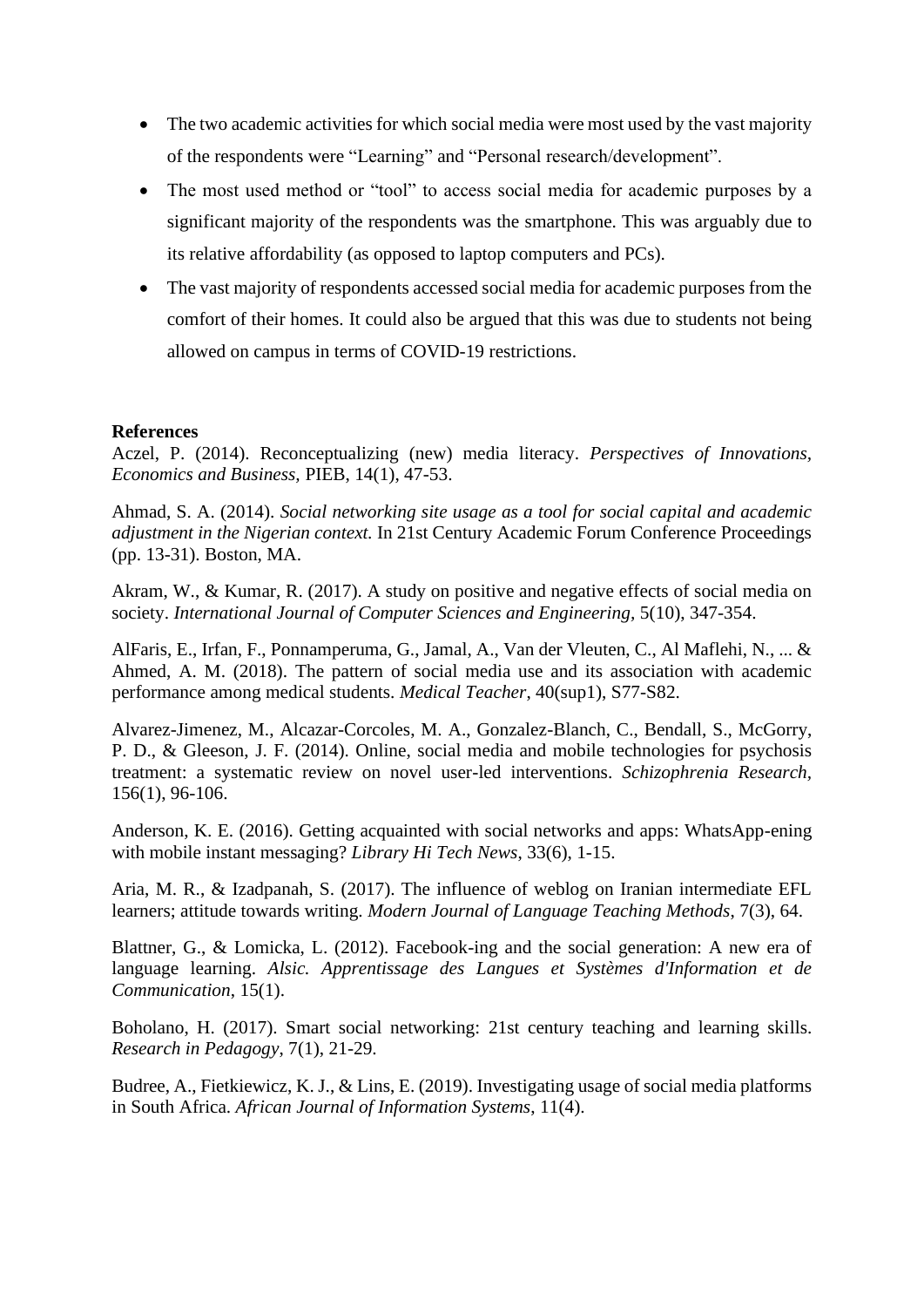Buhari, S. R., Ahmad, G. I., & HadiAshara, B. (2014). *Use of social media among students of Nigerian Polytechnic*. In International Conference on Communication, Media, Technology and Design (pp. 24-26). Istanbul, Turkey.

Chaputula, A. H., Abdullah, H., & Mwale, B. (2020). Proliferation of social media in academic libraries: use of WhatsApp as a platform for providing library services. *Library Management*, 41(89), 717-729.

Chawinga, W. D. (2017). Taking social media to a university classroom: teaching and learning using Twitter and blogs. *International Journal of Educational Technology in Higher Education*, 14(1), 1-19.

Chipps, J., Pimmer, C., Brysiewicz, P., Walters, F., Linxen, S., Ndebele, T., & Gröhbiel, U. (2015). Using mobile phones and social media to facilitate education and support for ruralbased midwives in South Africa. *Curationis*, 38(2), 1-8.

Craig, R. T., & Muller, H. L. (Eds.). (2007). *Theorizing communication: Readings across traditions.* London: Sage.

Dainton, M., Zelley, E. D. (2019). *Applying communication theory for professional life: A practical introduction*. 4th ed. Thousand Oaks, CA: Sage.

Delam, H., & Eidi, A. (2020). WhatsApp Messenger role in Coronavirus disease 2019 (COVID 19) pandemic. *Journal of Health Sciences & Surveillance System*, 8(4), 183-184.

Ezeani, C. N., & Igwesi, U. (2012). Using social media for dynamic library service delivery: The Nigeria experience. *Library Philosophy and Practice (e-journal)*, 814, 1-9.

Fasae, J.K., 2020. Use of Social Media by Librarians in Promoting Library and Information Resources and Services in Academic Libraries in Ekiti and Ondo States, Nigeria. *Library Philosophy and Practice*,.1-19.

Gachago, D., & Ivala, E. (2012). Social media for enhancing student engagement: the use of Facebook and blogs at a university of technology. *South African Journal of Higher Education*, 26(1), 152-167.

Georgescu, M., & Popescul, D. (2015). Social media – the new paradigm of collaboration and communication for business environment. *Procedia Economics and Finance*, 20, 277-282.

Gerlitz, C. (2016). What counts? Reflections on the multivalence of social media data. *Digital Culture and Society,* 2(2), 19-38.

Gikas, J., & Grant, M. M. (2013). Mobile computing devices in higher education: Student perspectives on learning with cellphones, smartphones & social media. *The Internet and Higher Education*, 19, 18-26.

Goldstuck, A. (2012). Internet matters: The quiet engine of the South African economy*. World Wide Worx,* 2(36), 38-50

Habes, M., Alghizzawi, M., Khalaf, R., Salloum, S. A., & Ghani, M. A. (2018). The relationship between social media and academic performance: Facebook perspective. *International Journal of Information Technology and Language Studies*, 2(1), 12-18.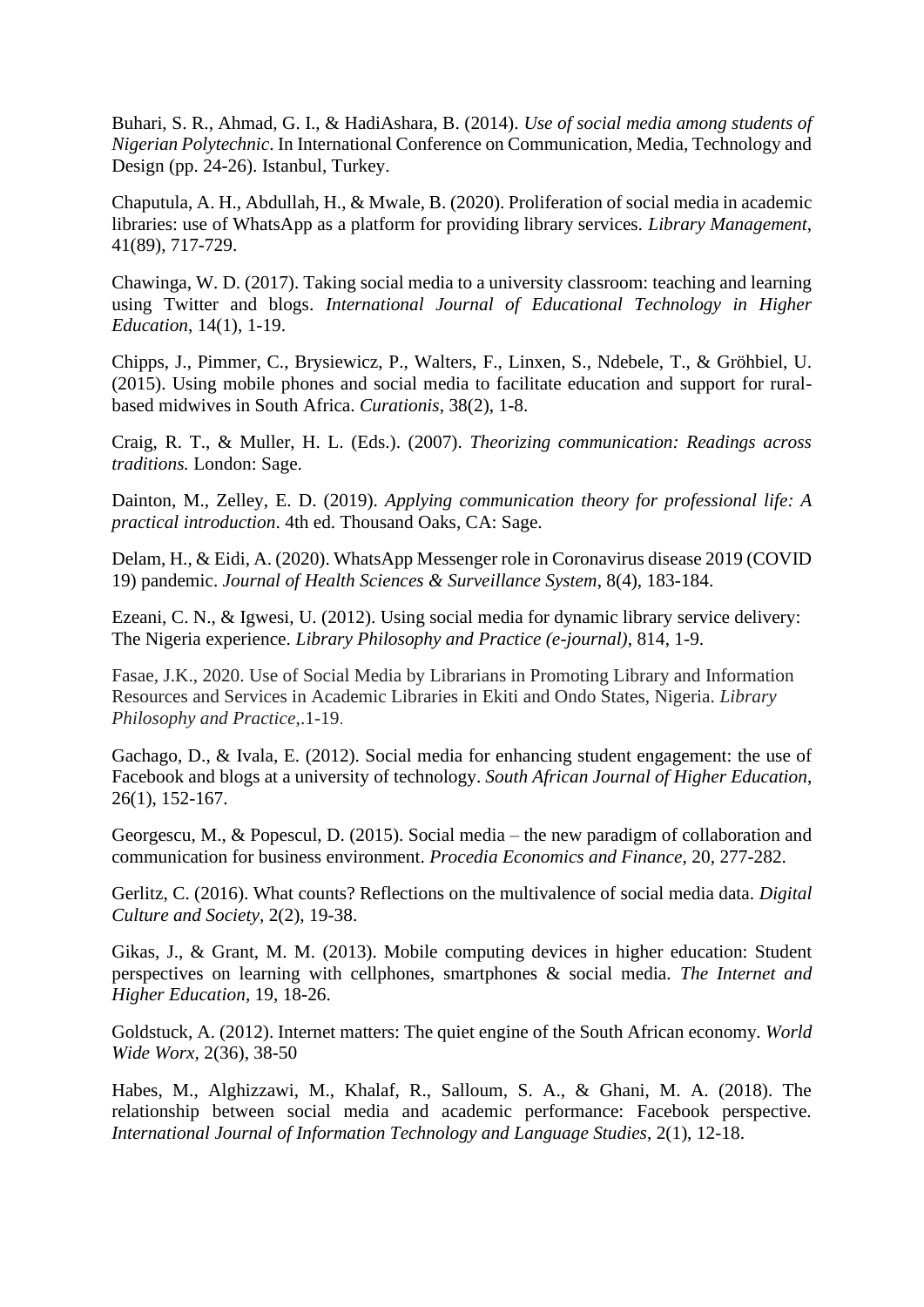Häkkinen, P., Järvelä, S., Mäkitalo-Siegl, K., Ahonen, A., Näykki, P., & Valtonen, T. (2017). Preparing teacher-students for twenty-first-century learning practices (PREP 21): A framework for enhancing collaborative problem-solving and strategic learning skills. *Teachers and Teaching*, 23(1), 25-41.

Harerimana, A., & Mtshali, N. G. (2018). Internet usage among undergraduate nursing students: A case study of a selected university in South Africa. Journal of Nursing Education and Practice, 8(8), 75-96.

Harrison, A., Burress, R., Velasquez, S., & Schreiner, L. (2017). Social media use in academic libraries: A phenomenological study. *Journal of Academic Librarianship*, 43(3), 248-256.

Holmberg, K., & Thelwall, M. (2014). Disciplinary differences in Twitter scholarly communication. *Scientometrics*, 101(2), 1027-1042.

Holmes, K.M. and O'Loughlin, N., 2014. The experiences of people with learning disabilities on social networking sites. *British Journal of Learning Disabilities*, *42*(1), pp.1-5.

Iqbal, M. Z., Alradhi, H. I., Alhumaidi, A. A., Alshaikh, K. H., AlObaid, A. M., Alhashim, M. T., & AlSheikh, M. H. (2020). Telegram as a tool to supplement online medical education during COVID-19 crisis. *Acta Informatica Medica*, 28(2), 94-109.

Junco, R. (2014). *Engaging students through social media: Evidence-based practices for use in student affairs*. New York: John Wiley & Sons.

Kaplan, A. M., & Haenlein, M. (2010). Users of the world, unite! The challenges and opportunities of social media. *Business Horizons*, 53(1), 59-68.

Ketonen-Oksi, S., Jussila, J. J., & Kärkkäinen, H. (2016). Social media based value creation and business models. *Industrial Management & Data Systems*. DOI: 10.1108/IMDS-05-2015- 0199.

Khan, M. L. (2017). Social media engagement: What motivates user participation and consumption on YouTube? *Computers in Human Behavior*, 66(2), 236-247.

Lam, J. (2015). Collaborative learning using social media tools in a blended learning course. *International Conference on Hybrid Learning and Continuing Education*, 1(1), 187-198.

Leonardi, P. M. (2014). Social media, knowledge sharing, and innovation: Toward a theory of communication visibility. *Information Systems Research*, 25(4), 796-816.

Mabweazara, R. M., & Zinn, S. (2016). Assessing the appropriation of social media by academic librarians in South Africa and Zimbabwe. *South African Journal of Libraries and Information Science*, 82(1), 1-12.

Maikamb, A.M. (2019) Influence of social media on jamb scores of remedial students of Gombe State University

Malatji, E. J. (2019). *The impact of social media in conserving African languages amongst youth in Limpopo Province. PhD Dissertation.* Polokwane: University of Limpopo.

Manan, N. A. A., Alias, A. A., & Pandian, A. (2012). Utilizing a social networking website as an ESL pedagogical tool in a blended learning environment: An exploratory study. *International Journal of Social Sciences & Education*, 2(1), 14-32.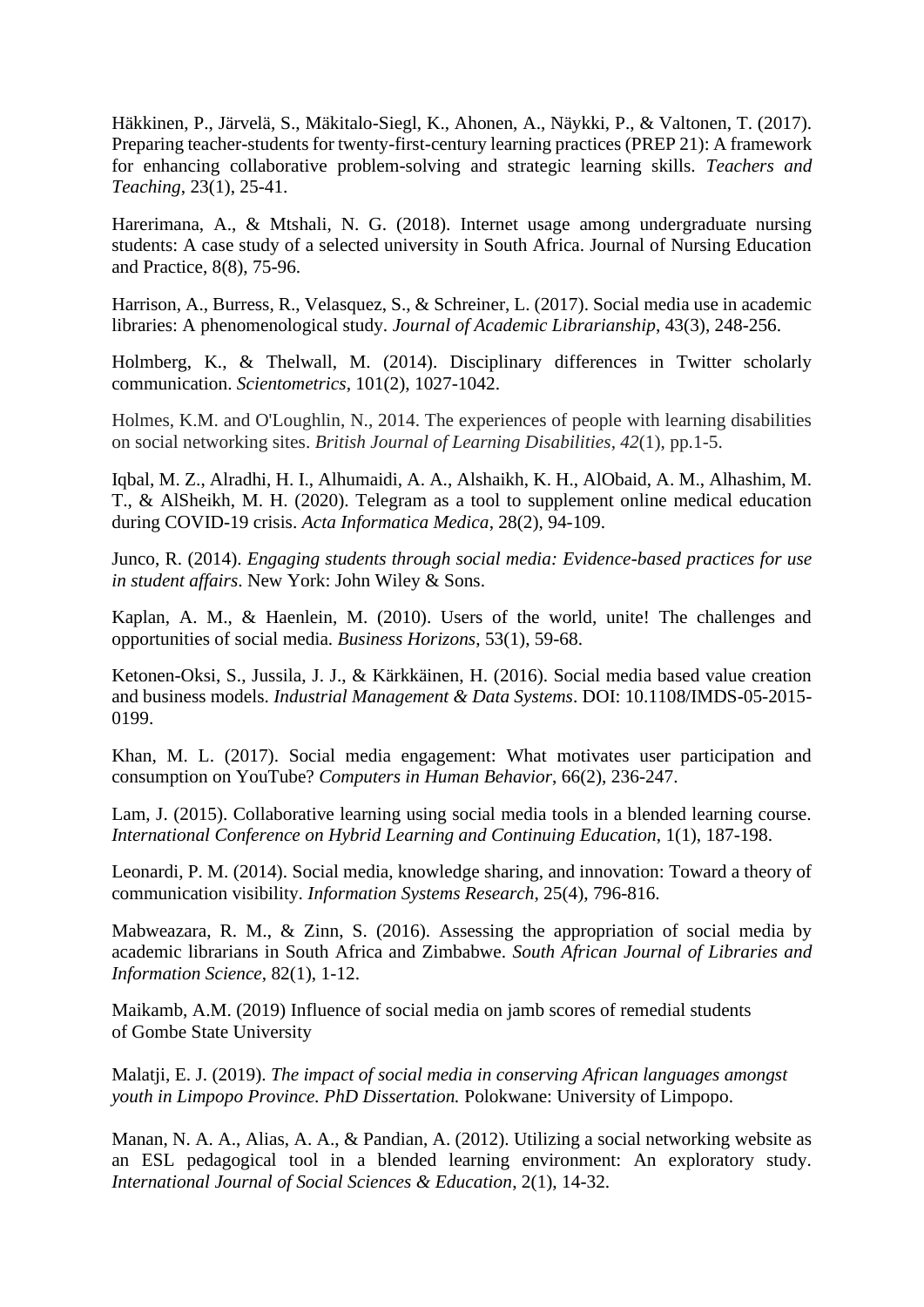Manca, S., & Ranieri, M. (2016). Facebook and the others. Potentials and obstacles of social media for teaching in higher education. *Computers & Education*, 95(3), 216-230.

Mbodila, M., Ndebele, C., & Muhandji, K. (2014). The effect of social media on student's engagement and collaboration in higher education: A case study of the use of Facebook at a South African university. *Journal of Communication*, 5(2), 115-125.

Mingle, J., & Adams, M. (2015). Social media network participation and academic performance in senior high schools in Ghana. *Library Philosophy and Practice,* 1(2), 1-9.

Misir, H. (2018). Digital Literacies and Interactive Multimedia-Enhanced Tools for Language Teaching and Learning. *International Online Journal of Education and Teaching*, 5(3), 514- 523.

Mitchell, E., & Watstein, S. B. (2007). The places where students and scholars work, collaborate, share and plan. *Reference Services Review*, 35(4), 1-21.

Mungofa, M. F., & Peter, T. (2015). Social media in tertiary education--Vhembe further education training college case study. *IAFOR Journal of Education*, 2(1), 1-13.

Muriithi, M. K., & Muriithi, I. W. (2013). Student's motives for utilizing social networking sites in private universities in Dar Es salaam, Tanzania. *Academic Research International*, 4(4), 74-89.

Muriithi, P., Horner, D., & Pemberton, L. (2016). Factors contributing to adoption and use of information and communication technologies within research collaborations in Kenya. *Information Technology for Development*, 22(sup1), 84-100.

Murire, O. T., & Cilliers, L. (2017). Social media adoption among lecturers at a traditional university in Eastern Cape Province of South Africa*. South African Journal of Information Management,* 19(1), 1-6.

Nández, G., & Borrego, Á. (2013). Use of social networks for academic purposes: A case study. *The Electronic Library*, 31(6), 781-791.

Nash, C. (2020). Report on digital literacy in academic meetings during the 2020 COVID-19 lockdown. Challenges, 11(2), 20-33.

Negussie, N., & Ketema, G. (2014). Relationship between Facebook practice and academic performance of university students. *Asian Journal of Humanities and Social Sciences (AJHSS*),  $2(2)$ , 1-7.

Niu, L. (2019). Using Facebook for academic purposes: Current literature and directions for future research. *Journal of Educational Computing Research*, 56(8), 1384-1406.

Nsizwana, S. C., Ige, K. D., & Tshabalala, N. G. (2017). Social media use and academic performance of undergraduate students in South African higher institutions: The case of the University of Zululand. *Journal of Social Sciences*, 50(1-3), 141-152.

Obar, J. A. (2014). Canadian advocacy 2.0: An analysis of social media adoption and perceived affordances by advocacy groups looking to advance activism in Canada. *Canadian Journal of Communication,* 39(2), 211-233.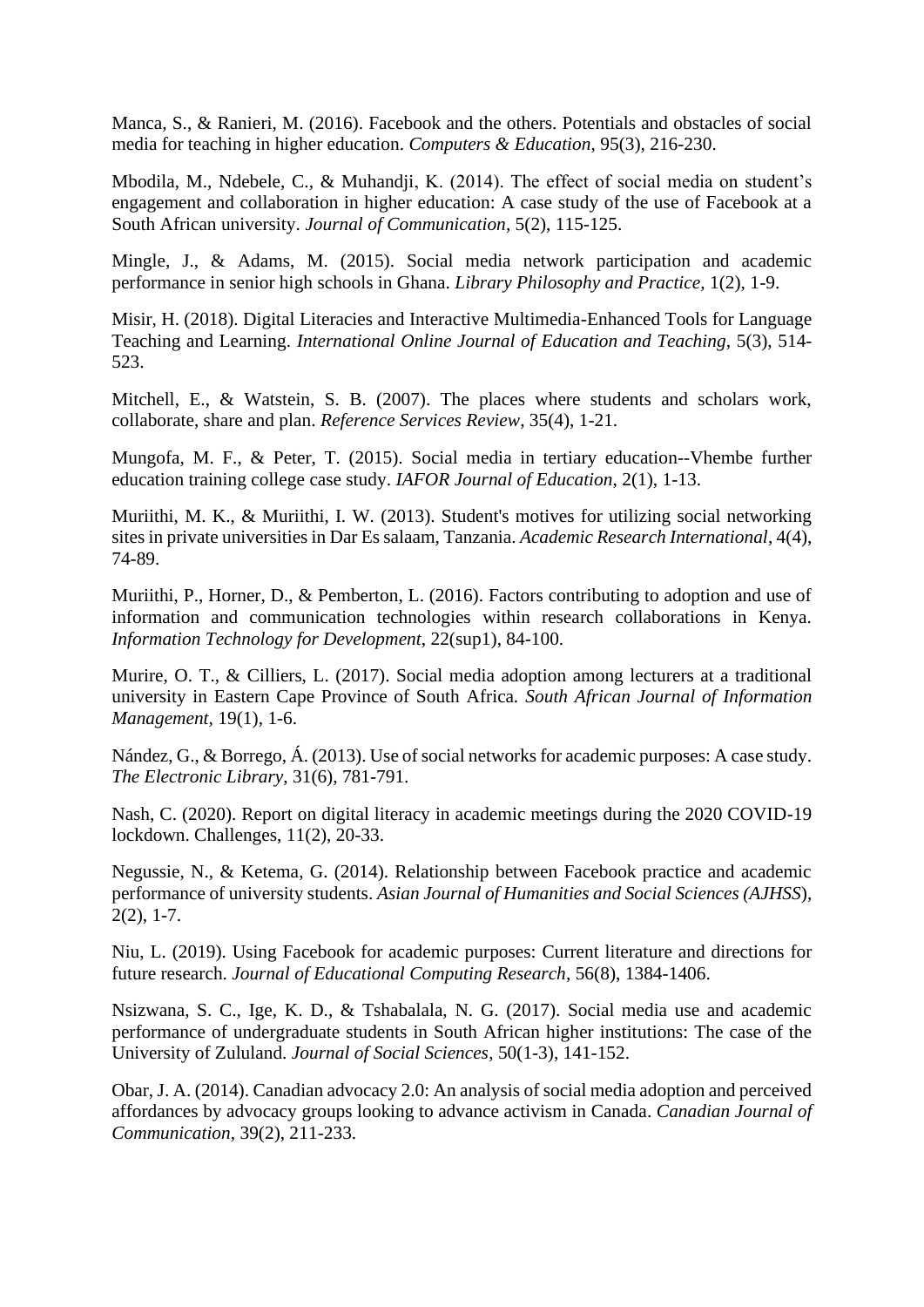Obar, J. A., & Wildman, S. S. (2015). Social media definition and the governance challenge: An introduction to the special issue. *Telecommunications Policy*, 39(9), 745-750.

Oeldorf-Hirsch, A., & Sundar, S. S. (2016). Social and technological motivations for online photo sharing. Journal of Broadcasting & Electronic Media, 60(4), 624-642

Onyancha, O. B. (2015). Social media and research: an assessment of the coverage of South African universities in ResearchGate, Web of Science and the Webometrics Ranking of World Universities. *South African Journal of Libraries and Information Science,* 81(1), 8-20.

Owusu-Acheaw, M., & Larson, A. G. (2015). Use of social media and its impact on academic performance of tertiary institution students: A study of students of Koforidua Polytechnic, Ghana. *Journal of Education and Practice*, *6*(6), 94-101.

Parmar, J. M., & Desai, M. D. (2018). Internet use among postgraduate students with reference to type of faculty. *Indian Journal of Community Psychology*, 14(2), 402-411.

Parveen, F., Jaafar, N. I., & Ainin, S. (2016). Social media's impact on organisational performance and entrepreneurial orientation in organisations. *Management Decision.* DOI: 10.1108/MD-08-2015-0336.

Saleh, E., 2020. Using e-Learning Platform for Enhancing Teaching and Learning in the Field of Social Work at Sultan Qaboos University, Oman. In *E-Learning and Digital Education in the Twenty-First Century-Challenges and Prospects*. IntechOpen.

Sánchez, R. A., Cortijo, V., & Javed, U. (2014). Students' perceptions of Facebook for academic purposes. *Computers & Education,* 70(1), 138-149.

Schwarz, A. (2012). How publics use social media to respond to blame games in crisis communication: The love parade tragedy in Duisburg 2010. *Public Relations Review*, 38(3), 430-437.

Selwyn, N. (2012). Social media in higher education. *The Europa World of Learning*, 1(1), 1- 10.

Sobaih, A. E. E., Moustafa, M. A., Ghandforoush, P., & Khan, M. (2016). To use or not to use? Social media in higher education in developing countries. *Computers in Human Behavior*, 58(3), 296-305.

Srivastava, V., & Singh, M. (2020). PoliWAM: an exploration of a large scale corpus of political discussions on WhatsApp messenger. arXiv preprint arXiv:2010.13263.

Steenkamp, M., & Hyde-Clarke, N. (2014). The use of Facebook for political commentary in South Africa. *Telematics and Informatics,* 31(1), 91-97.

Stutzman, F. (2012). Our lives, our Facebooks. Paper presented at the 26th INSNA Conference, April 24-30. Vancouver, Canada.

Talaue, G. M., AlSaad, A., AlRushaidan, N., AlHugail, A. & AlFahhad, S. (2018). The impact of social media on academic performance of selected college students. *International Journal of Advanced Information Technology*, 8(4), 27-35.

Tess, P. A. (2013). The role of social media in higher education classes (real and virtual) – A literature review. *Computers in Human Behavior*, 29(5), A60-A68.